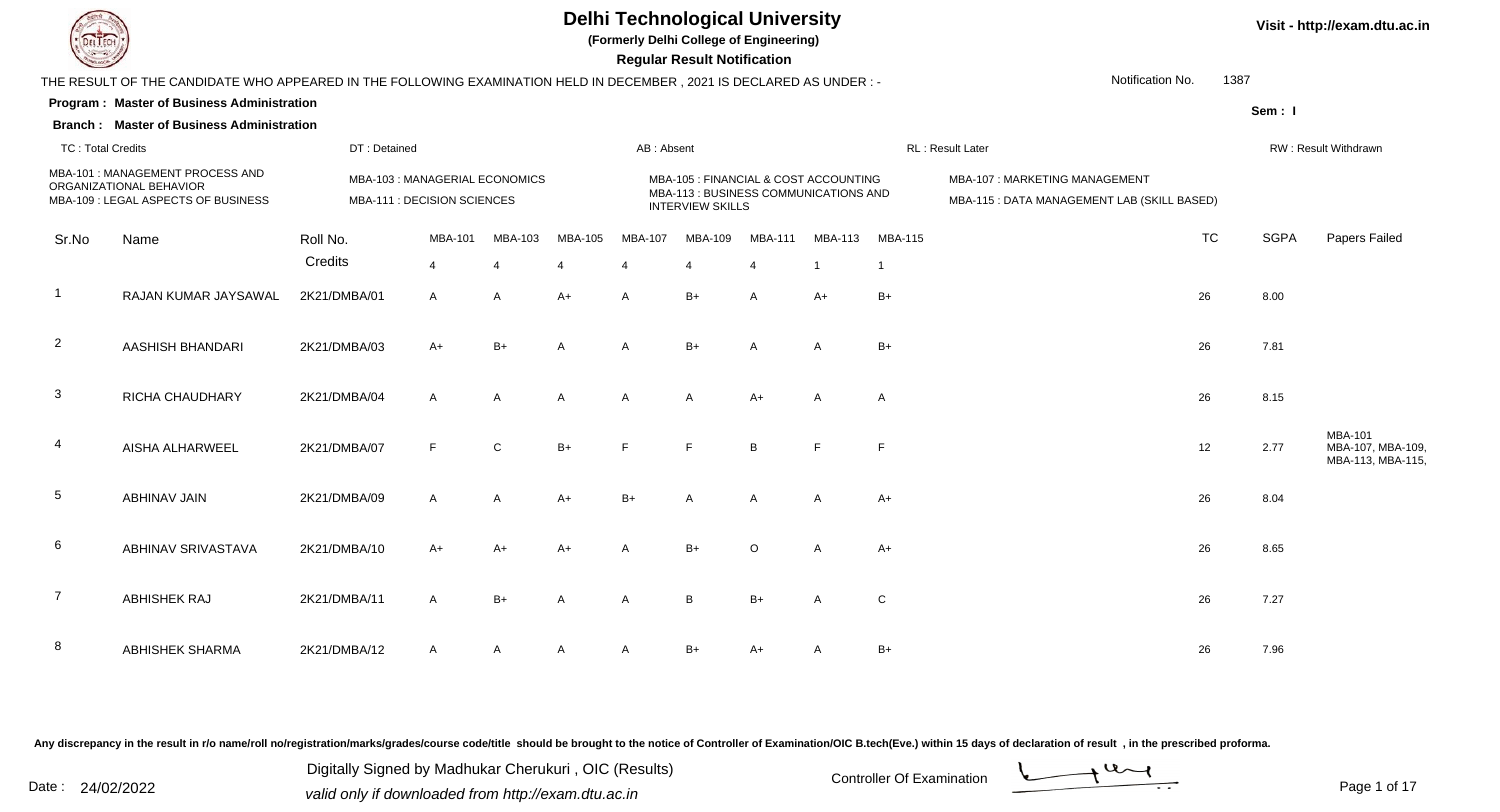

**(Formerly Delhi College of Engineering)**

 **Regular Result Notification**

|                          | THE RESULT OF THE CANDIDATE WHO APPEARED IN THE FOLLOWING EXAMINATION HELD IN DECEMBER, 2021 IS DECLARED AS UNDER :- |              |                                                               |                       |                |                         |                                                                                                           |                |                |                | Notification No.                                                             | 1387      |             |                      |
|--------------------------|----------------------------------------------------------------------------------------------------------------------|--------------|---------------------------------------------------------------|-----------------------|----------------|-------------------------|-----------------------------------------------------------------------------------------------------------|----------------|----------------|----------------|------------------------------------------------------------------------------|-----------|-------------|----------------------|
|                          | Program: Master of Business Administration                                                                           |              |                                                               |                       |                |                         |                                                                                                           |                |                |                |                                                                              |           | Sem: I      |                      |
|                          | <b>Branch: Master of Business Administration</b>                                                                     |              |                                                               |                       |                |                         |                                                                                                           |                |                |                |                                                                              |           |             |                      |
| <b>TC: Total Credits</b> |                                                                                                                      | DT: Detained |                                                               |                       |                | AB: Absent              |                                                                                                           |                |                |                | RL: Result Later                                                             |           |             | RW: Result Withdrawn |
|                          | MBA-101 : MANAGEMENT PROCESS AND<br>ORGANIZATIONAL BEHAVIOR<br>MBA-109 : LEGAL ASPECTS OF BUSINESS                   |              | MBA-103 : MANAGERIAL ECONOMICS<br>MBA-111 : DECISION SCIENCES |                       |                |                         | MBA-105 : FINANCIAL & COST ACCOUNTING<br>MBA-113 : BUSINESS COMMUNICATIONS AND<br><b>INTERVIEW SKILLS</b> |                |                |                | MBA-107: MARKETING MANAGEMENT<br>MBA-115 : DATA MANAGEMENT LAB (SKILL BASED) |           |             |                      |
| Sr.No                    | Name                                                                                                                 | Roll No.     | <b>MBA-101</b>                                                | MBA-103               | <b>MBA-105</b> | <b>MBA-107</b>          | MBA-109                                                                                                   | MBA-111        | MBA-113        | <b>MBA-115</b> |                                                                              | <b>TC</b> | <b>SGPA</b> | Papers Failec        |
|                          |                                                                                                                      | Credits      | $\overline{4}$                                                | $\boldsymbol{\Delta}$ | $\overline{4}$ | $\overline{\mathbf{A}}$ | $\overline{4}$                                                                                            | $\overline{4}$ | $\overline{1}$ | $\overline{1}$ |                                                                              |           |             |                      |
| 9                        | <b>ABHISHEK SINGH</b>                                                                                                | 2K21/DMBA/13 | $\mathsf{A}$                                                  | A                     | A              | A                       | B                                                                                                         | Α              | $A+$           | ${\bf C}$      |                                                                              | 26        | 7.62        |                      |
| 10                       | <b>ABHISHEK SINGH</b>                                                                                                | 2K21/DMBA/14 | $\mathsf{A}$                                                  | $A+$                  | $A+$           | A                       | $B+$                                                                                                      | $B+$           | $B+$           | $\overline{A}$ |                                                                              | 26        | 7.96        |                      |
| 11                       | <b>ABHISHEK TOMER</b>                                                                                                | 2K21/DMBA/15 | B                                                             | B                     | $A+$           | P                       | P                                                                                                         | $B+$           | $B+$           | $\mathbf C$    |                                                                              | 26        | 6.00        |                      |
| 12                       | <b>ABHIT SINGH</b>                                                                                                   | 2K21/DMBA/16 | $\mathsf{A}$                                                  | A                     | $A+$           | $A+$                    | A                                                                                                         | $\overline{A}$ | $\overline{A}$ | $\circ$        |                                                                              | 26        | 8.38        |                      |
| 13                       | <b>ADITYA MAHTO</b>                                                                                                  | 2K21/DMBA/17 | $\mathsf{A}$                                                  | A                     | A              | A                       | $B+$                                                                                                      | $\mathsf{A}$   | $B+$           | $\circ$        |                                                                              | 26        | 7.88        |                      |
| 14                       | AJAYKUNT DEEP SINGH                                                                                                  | 2K21/DMBA/19 | $\mathsf{A}$                                                  | $B+$                  | B              | A                       | $\mathsf{C}$                                                                                              | $B+$           | $\overline{B}$ | $B+$           |                                                                              | 26        | 6.81        |                      |
| 15                       | AJEET KUMAR VERMA                                                                                                    | 2K21/DMBA/20 | $A+$                                                          | A                     | Α              | A                       | B                                                                                                         | $\overline{A}$ | $\mathsf{A}$   | $\mathsf{A}$   |                                                                              | 26        | 7.85        |                      |
| 16                       | AKASH DHANRAJ TIWARI                                                                                                 | 2K21/DMBA/21 | A                                                             | A                     | Α              | A                       | B                                                                                                         | $\mathsf{A}$   | $B+$           | $B+$           |                                                                              | 26        | 7.62        |                      |
| 17                       | AKASH KUMAR JAIN                                                                                                     | 2K21/DMBA/22 | A                                                             | A                     | A              | A                       | Α                                                                                                         | A+             | A              | A+             |                                                                              | 26        | 8.19        |                      |
|                          |                                                                                                                      |              |                                                               |                       |                |                         |                                                                                                           |                |                |                |                                                                              |           |             |                      |

Any discrepancy in the result in r/o name/roll no/registration/marks/grades/course code/title should be brought to the notice of Controller of Examination/OIC B.tech(Eve.) within 15 days of declaration of result, in the pr

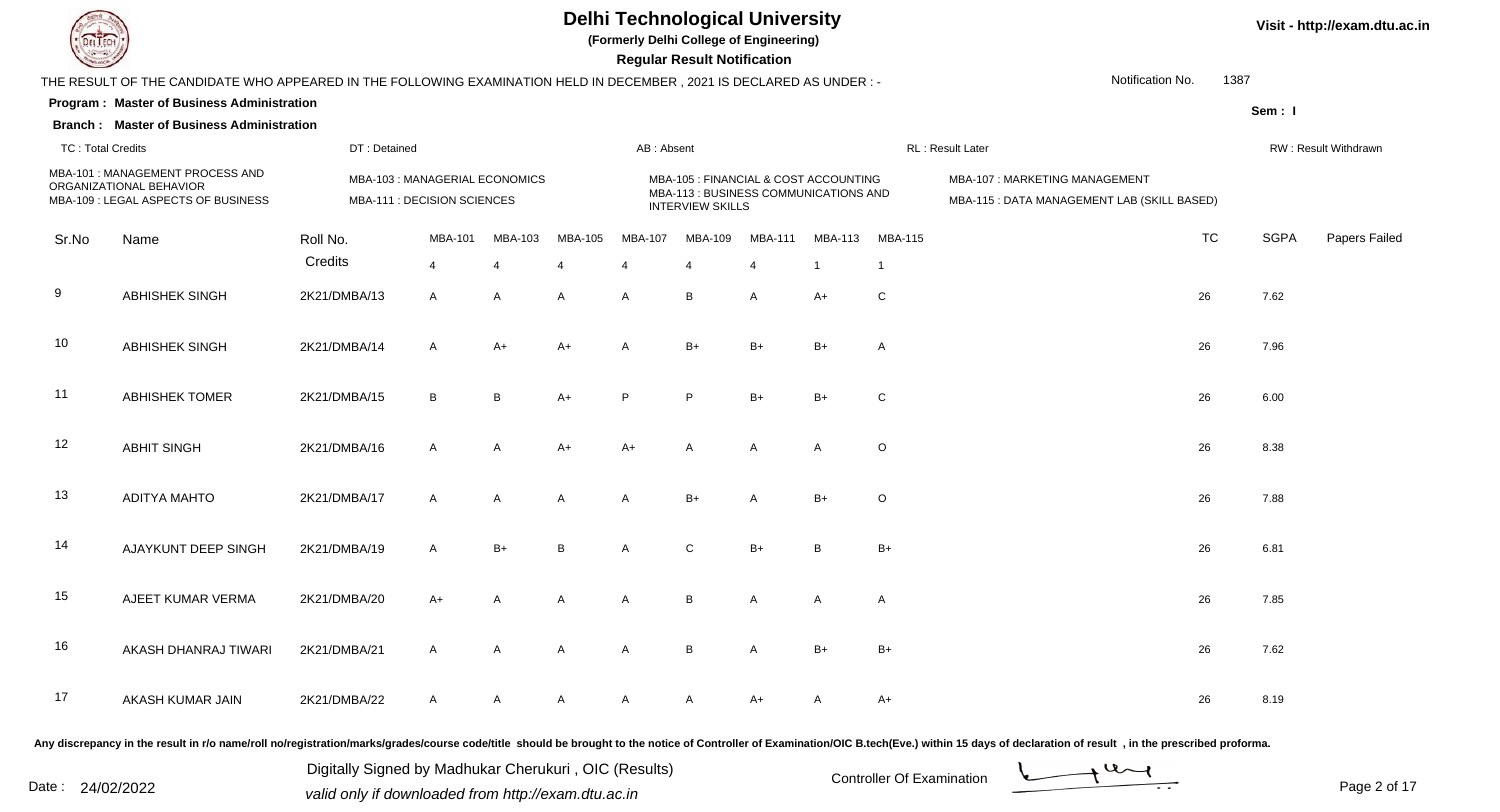

**(Formerly Delhi College of Engineering)**

 **Regular Result Notification**

| $\sim$                   |                                                                                                                      |              |                                                               |                |                |              | n <del>c</del> yular n <del>c</del> sult notification                                                     |              |                |                |                                                                              |           |             |                      |
|--------------------------|----------------------------------------------------------------------------------------------------------------------|--------------|---------------------------------------------------------------|----------------|----------------|--------------|-----------------------------------------------------------------------------------------------------------|--------------|----------------|----------------|------------------------------------------------------------------------------|-----------|-------------|----------------------|
|                          | THE RESULT OF THE CANDIDATE WHO APPEARED IN THE FOLLOWING EXAMINATION HELD IN DECEMBER, 2021 IS DECLARED AS UNDER :- |              |                                                               |                |                |              |                                                                                                           |              |                |                | Notification No.                                                             | 1387      |             |                      |
|                          | Program: Master of Business Administration                                                                           |              |                                                               |                |                |              |                                                                                                           |              |                |                |                                                                              |           | Sem: I      |                      |
|                          | <b>Branch: Master of Business Administration</b>                                                                     |              |                                                               |                |                |              |                                                                                                           |              |                |                |                                                                              |           |             |                      |
| <b>TC: Total Credits</b> |                                                                                                                      | DT: Detained |                                                               |                |                | AB: Absent   |                                                                                                           |              |                |                | RL : Result Later                                                            |           |             | RW: Result Withdrawn |
|                          | MBA-101 : MANAGEMENT PROCESS AND<br>ORGANIZATIONAL BEHAVIOR<br>MBA-109 : LEGAL ASPECTS OF BUSINESS                   |              | MBA-103 : MANAGERIAL ECONOMICS<br>MBA-111 : DECISION SCIENCES |                |                |              | MBA-105 : FINANCIAL & COST ACCOUNTING<br>MBA-113 : BUSINESS COMMUNICATIONS AND<br><b>INTERVIEW SKILLS</b> |              |                |                | MBA-107: MARKETING MANAGEMENT<br>MBA-115 : DATA MANAGEMENT LAB (SKILL BASED) |           |             |                      |
| Sr.No                    | Name                                                                                                                 | Roll No.     | MBA-101                                                       | MBA-103        | MBA-105        | MBA-107      | MBA-109                                                                                                   | MBA-111      | <b>MBA-113</b> | <b>MBA-115</b> |                                                                              | <b>TC</b> | <b>SGPA</b> | Papers Failed        |
|                          |                                                                                                                      | Credits      | $\overline{4}$                                                | $\overline{4}$ | $\overline{4}$ | 4            | 4                                                                                                         | 4            | $\overline{1}$ | $\mathbf{1}$   |                                                                              |           |             |                      |
|                          |                                                                                                                      |              | A                                                             | $\mathsf{A}$   | $\mathsf{A}$   | A            | A                                                                                                         | $A+$         | A              | $A+$           |                                                                              | 26        | 8.19        |                      |
| 18                       | <b>AMAN KUMAR</b>                                                                                                    | 2K21/DMBA/23 | $B+$                                                          | $\mathsf{A}$   | A              | $A+$         | B                                                                                                         | $B+$         | $A+$           | A              |                                                                              | 26        | 7.58        |                      |
| 19                       | AMARDEEP SINGH                                                                                                       | 2K21/DMBA/24 | $\mathsf{A}$                                                  | $A+$           | $A+$           | $\mathsf{A}$ | A+                                                                                                        | $A+$         | $A+$           | O              |                                                                              | 26        | 8.73        |                      |
| 20                       | AMRITESH KHARE                                                                                                       | 2K21/DMBA/25 | $\mathsf{A}$                                                  | $\mathsf{A}$   | $A+$           | $A+$         | $B+$                                                                                                      | A            | $B+$           | A              |                                                                              | 26        | 8.12        |                      |
| 21                       | AMULYA GARG                                                                                                          | 2K21/DMBA/26 | A                                                             | $A+$           | $\mathsf O$    | A            | A                                                                                                         | $A+$         | A              | $A+$           |                                                                              | 26        | 8.65        |                      |
| 22                       | ANANTIKA KUSHWAHA                                                                                                    | 2K21/DMBA/27 | $A+$                                                          | $\mathsf{A}$   | A              | $A+$         | B                                                                                                         | A            | A              | A+             |                                                                              | 26        | 8.04        |                      |
| 23                       | ANANYA GAUTAM                                                                                                        | 2K21/DMBA/28 | $\mathsf{A}$                                                  | $B+$           | $\overline{A}$ | $\mathsf{A}$ | $\, {\bf B}$                                                                                              | $\mathsf{A}$ | A              | A              |                                                                              | 26        | 7.54        |                      |
| 24                       | <b>ANIL JADON</b>                                                                                                    | 2K21/DMBA/29 | $A+$                                                          | $\circ$        | $A+$           | $A+$         | A                                                                                                         | $A+$         | A              | $A+$           |                                                                              | 26        | 8.96        |                      |
| 25                       | <b>ANJANI GATTI</b>                                                                                                  | 2K21/DMBA/30 | A                                                             | A+             | A              | A+           | A+                                                                                                        | A            | A+             | A+             |                                                                              | 26        | 8.54        |                      |
|                          |                                                                                                                      |              |                                                               |                |                |              |                                                                                                           |              |                |                |                                                                              |           |             |                      |

Any discrepancy in the result in r/o name/roll no/registration/marks/grades/course code/title should be brought to the notice of Controller of Examination/OIC B.tech(Eve.) within 15 days of declaration of result, in the pr

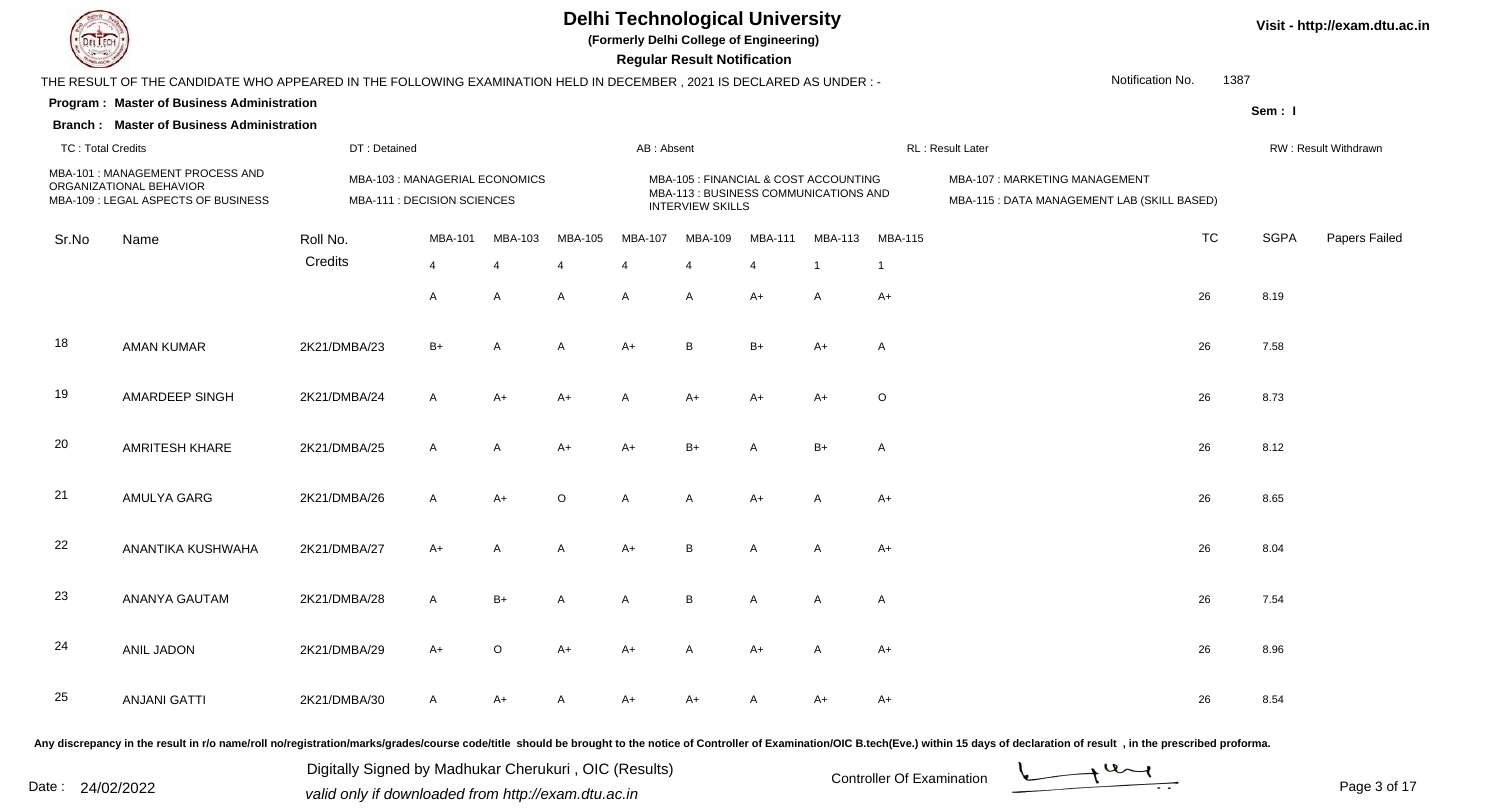

**(Formerly Delhi College of Engineering)**

 **Regular Result Notification**

|                          | THE RESULT OF THE CANDIDATE WHO APPEARED IN THE FOLLOWING EXAMINATION HELD IN DECEMBER, 2021 IS DECLARED AS UNDER :- |              |                                                               |                |                |            |                                                                                                           |                |                |                | Notification No.                                                             | 1387      |             |                      |
|--------------------------|----------------------------------------------------------------------------------------------------------------------|--------------|---------------------------------------------------------------|----------------|----------------|------------|-----------------------------------------------------------------------------------------------------------|----------------|----------------|----------------|------------------------------------------------------------------------------|-----------|-------------|----------------------|
|                          | Program: Master of Business Administration                                                                           |              |                                                               |                |                |            |                                                                                                           |                |                |                |                                                                              |           | Sem: I      |                      |
|                          | <b>Branch: Master of Business Administration</b>                                                                     |              |                                                               |                |                |            |                                                                                                           |                |                |                |                                                                              |           |             |                      |
| <b>TC: Total Credits</b> |                                                                                                                      | DT: Detained |                                                               |                |                | AB: Absent |                                                                                                           |                |                |                | RL: Result Later                                                             |           |             | RW: Result Withdrawn |
|                          | MBA-101 : MANAGEMENT PROCESS AND<br>ORGANIZATIONAL BEHAVIOR<br>MBA-109 : LEGAL ASPECTS OF BUSINESS                   |              | MBA-103 : MANAGERIAL ECONOMICS<br>MBA-111 : DECISION SCIENCES |                |                |            | MBA-105 : FINANCIAL & COST ACCOUNTING<br>MBA-113 : BUSINESS COMMUNICATIONS AND<br><b>INTERVIEW SKILLS</b> |                |                |                | MBA-107: MARKETING MANAGEMENT<br>MBA-115 : DATA MANAGEMENT LAB (SKILL BASED) |           |             |                      |
| Sr.No                    | Name                                                                                                                 | Roll No.     | MBA-101                                                       | MBA-103        | MBA-105        | MBA-107    | MBA-109                                                                                                   | <b>MBA-111</b> | MBA-113        | <b>MBA-115</b> |                                                                              | <b>TC</b> | <b>SGPA</b> | Papers Failed        |
|                          |                                                                                                                      | Credits      | $\overline{4}$                                                | $\overline{4}$ | $\overline{4}$ | 4          | 4                                                                                                         | $\overline{4}$ | $\overline{1}$ | $\mathbf 1$    |                                                                              |           |             |                      |
|                          |                                                                                                                      |              | A                                                             | $A+$           | A              | $A+$       | $A+$                                                                                                      | A              | $A+$           | $A+$           |                                                                              | 26        | 8.54        |                      |
| 26                       | ANJU RAJ                                                                                                             | 2K21/DMBA/31 | $\mathsf{A}$                                                  | $A+$           | A              | $B+$       | $B+$                                                                                                      | $A+$           | A              | A              |                                                                              | 26        | 8.00        |                      |
| 27                       | <b>ANKITA MISHRA</b>                                                                                                 | 2K21/DMBA/32 | $A+$                                                          | A+             | A+             | A          | A                                                                                                         | O              | $A+$           | $\circ$        |                                                                              | 26        | 8.88        |                      |
| 28                       | <b>ANMOL MITTAL</b>                                                                                                  | 2K21/DMBA/33 | $A+$                                                          | $A+$           | $A+$           | $A+$       | $B+$                                                                                                      | $A+$           | A              | $A+$           |                                                                              | 26        | 8.65        |                      |
| 29                       | <b>ANUPAM KUMAR</b>                                                                                                  | 2K21/DMBA/35 | $B+$                                                          | A              | A              | $B+$       | $B+$                                                                                                      | $B+$           | A              | A              |                                                                              | 26        | 7.38        |                      |
| 30                       | <b>ANURAG KUMAR</b>                                                                                                  | 2K21/DMBA/36 | $B+$                                                          |                | $A+$           | $B+$       | B                                                                                                         | A              | A              | A              |                                                                              | 26        | 7.54        |                      |
| 31                       | APURVA RAI                                                                                                           | 2K21/DMBA/37 | $\mathsf{A}$                                                  | Α              | $A+$           | A          | $\, {\sf B}$                                                                                              | $\mathsf{A}$   | A              | A+             |                                                                              | 26        | 7.88        |                      |
| 32                       | ARSH DUTT SHARMA                                                                                                     | 2K21/DMBA/38 | $\mathsf{A}$                                                  | $\mathsf{A}$   | $A+$           | A          | $A+$                                                                                                      | A              | A              | O              |                                                                              | 26        | 8.38        |                      |
| 33                       | <b>AYUSHI PAL</b>                                                                                                    | 2K21/DMBA/39 | $\mathsf{A}$                                                  | $\circ$        | $\circ$        | B+         | $B+$                                                                                                      | A+             | A              | O              |                                                                              | 26        | 8.54        |                      |

Any discrepancy in the result in r/o name/roll no/registration/marks/grades/course code/title should be brought to the notice of Controller of Examination/OIC B.tech(Eve.) within 15 days of declaration of result, in the pr

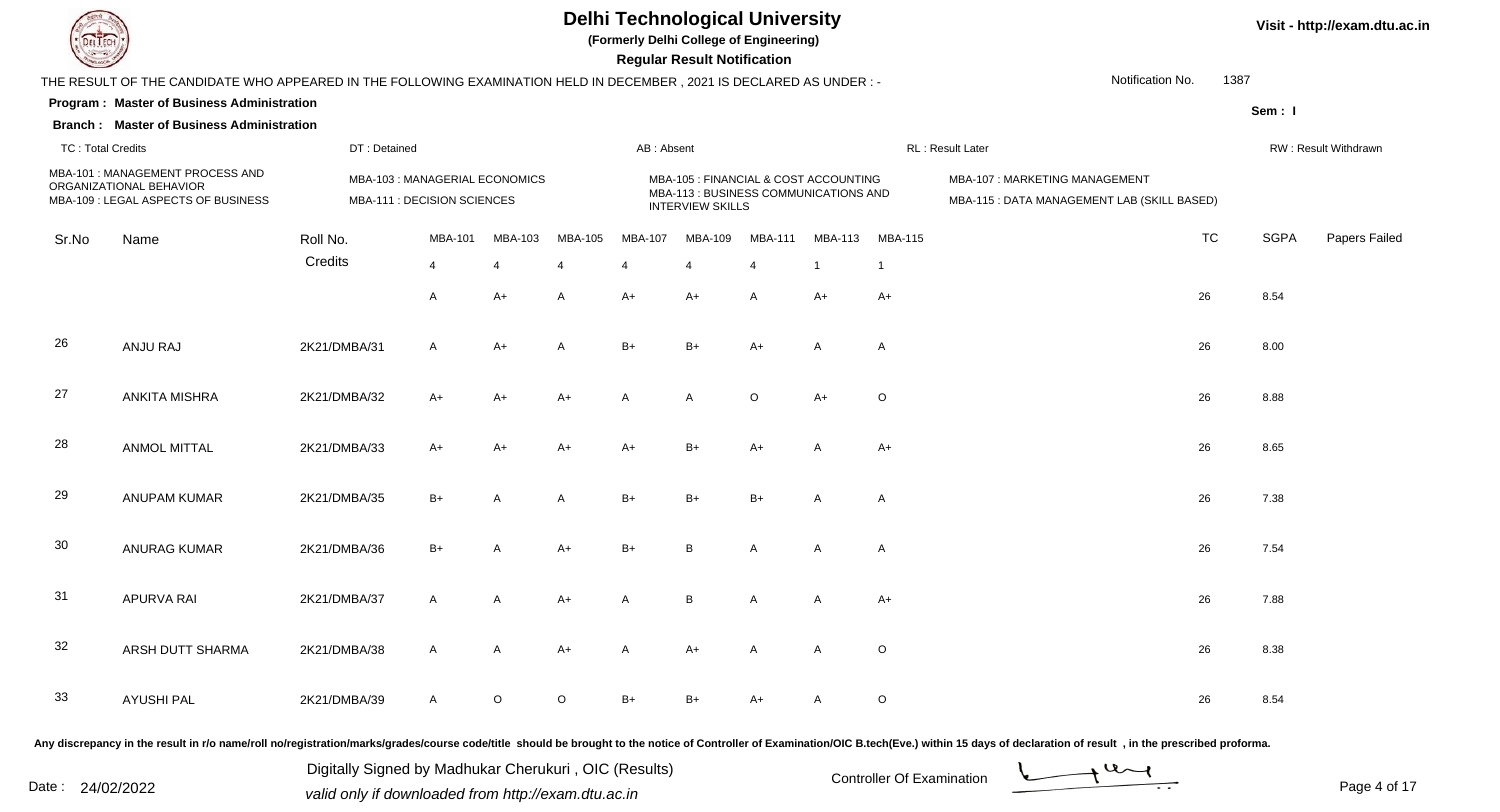

**(Formerly Delhi College of Engineering)**

 **Regular Result Notification**

| $\sim$                   |                                                                                                                      |              |                                                               |                |                |              | n <del>e</del> guiai n <del>e</del> suit notification                                                     |                |                |                |                                                                              |           |             |                      |
|--------------------------|----------------------------------------------------------------------------------------------------------------------|--------------|---------------------------------------------------------------|----------------|----------------|--------------|-----------------------------------------------------------------------------------------------------------|----------------|----------------|----------------|------------------------------------------------------------------------------|-----------|-------------|----------------------|
|                          | THE RESULT OF THE CANDIDATE WHO APPEARED IN THE FOLLOWING EXAMINATION HELD IN DECEMBER, 2021 IS DECLARED AS UNDER :- |              |                                                               |                |                |              |                                                                                                           |                |                |                | Notification No.                                                             | 1387      |             |                      |
|                          | Program: Master of Business Administration                                                                           |              |                                                               |                |                |              |                                                                                                           |                |                |                |                                                                              |           | Sem: I      |                      |
|                          | <b>Branch: Master of Business Administration</b>                                                                     |              |                                                               |                |                |              |                                                                                                           |                |                |                |                                                                              |           |             |                      |
| <b>TC: Total Credits</b> |                                                                                                                      | DT: Detained |                                                               |                |                | AB: Absent   |                                                                                                           |                |                |                | RL : Result Later                                                            |           |             | RW: Result Withdrawn |
|                          | MBA-101 : MANAGEMENT PROCESS AND<br>ORGANIZATIONAL BEHAVIOR<br>MBA-109 : LEGAL ASPECTS OF BUSINESS                   |              | MBA-103 : MANAGERIAL ECONOMICS<br>MBA-111 : DECISION SCIENCES |                |                |              | MBA-105 : FINANCIAL & COST ACCOUNTING<br>MBA-113 : BUSINESS COMMUNICATIONS AND<br><b>INTERVIEW SKILLS</b> |                |                |                | MBA-107: MARKETING MANAGEMENT<br>MBA-115 : DATA MANAGEMENT LAB (SKILL BASED) |           |             |                      |
| Sr.No                    | Name                                                                                                                 | Roll No.     | <b>MBA-101</b>                                                | MBA-103        | MBA-105        | MBA-107      | MBA-109                                                                                                   | <b>MBA-111</b> | <b>MBA-113</b> | <b>MBA-115</b> |                                                                              | <b>TC</b> | <b>SGPA</b> | Papers Failed        |
|                          |                                                                                                                      | Credits      | $\overline{4}$                                                | 4              | $\overline{4}$ | 4            | $\overline{4}$                                                                                            | 4              | $\overline{1}$ | $\mathbf{1}$   |                                                                              |           |             |                      |
|                          |                                                                                                                      |              | A                                                             | $\circ$        | $\circ$        | $B+$         | $B+$                                                                                                      | $A+$           | A              | O              |                                                                              | 26        | 8.54        |                      |
| 34                       | <b>BHAWIN VANGANI</b>                                                                                                | 2K21/DMBA/40 | $\mathsf{A}$                                                  | $\overline{A}$ | $A+$           | $\mathsf{A}$ | $\mathsf{A}$                                                                                              | A              | A              | O              |                                                                              | 26        | 8.23        |                      |
| 35                       | CHARU KHURANA                                                                                                        | 2K21/DMBA/41 | A                                                             | $\mathsf{A}$   | $A+$           | $A+$         | $B+$                                                                                                      | $A+$           | $B+$           | A              |                                                                              | 26        | 8.27        |                      |
| 36                       | <b>CHARU MITTAL</b>                                                                                                  | 2K21/DMBA/42 | $\mathsf{A}$                                                  | $\overline{A}$ | $\mathsf{A}$   | $B+$         | B                                                                                                         | $A+$           | $A+$           | O              |                                                                              | 26        | 7.81        |                      |
| 37                       | DEEPANSHU RANA                                                                                                       | 2K21/DMBA/43 | $\mathsf{A}$                                                  | $\overline{A}$ | $\overline{A}$ | $\mathsf{A}$ | $B+$                                                                                                      | $B+$           | A              | $A+$           |                                                                              | 26        | 7.73        |                      |
| 38                       | <b>DEEPTI RANI</b>                                                                                                   | 2K21/DMBA/44 | $\mathsf{A}$                                                  | A              | A+             | A            | $B+$                                                                                                      | A              | A              | В              |                                                                              | 26        | 7.92        |                      |
| 39                       | <b>DITI KAPOOR</b>                                                                                                   | 2K21/DMBA/45 | $\mathsf{A}$                                                  | A+             | $A+$           | $\mathsf{A}$ | A                                                                                                         | $B+$           | B              | O              |                                                                              | 26        | 8.15        |                      |
| 40                       | <b>DIVIK MEHROTRA</b>                                                                                                | 2K21/DMBA/46 | A                                                             | A              | $A+$           | A+           | A                                                                                                         | $A+$           | $A+$           | O              |                                                                              | 26        | 8.58        |                      |
| 41                       | DWARIKA DHEESH DUBEY                                                                                                 | 2K21/DMBA/47 | $A+$                                                          | A+             | A              | $A+$         | Α                                                                                                         | $A+$           | A+             | O              |                                                                              | 26        | 8.73        |                      |

Any discrepancy in the result in r/o name/roll no/registration/marks/grades/course code/title should be brought to the notice of Controller of Examination/OIC B.tech(Eve.) within 15 days of declaration of result, in the pr

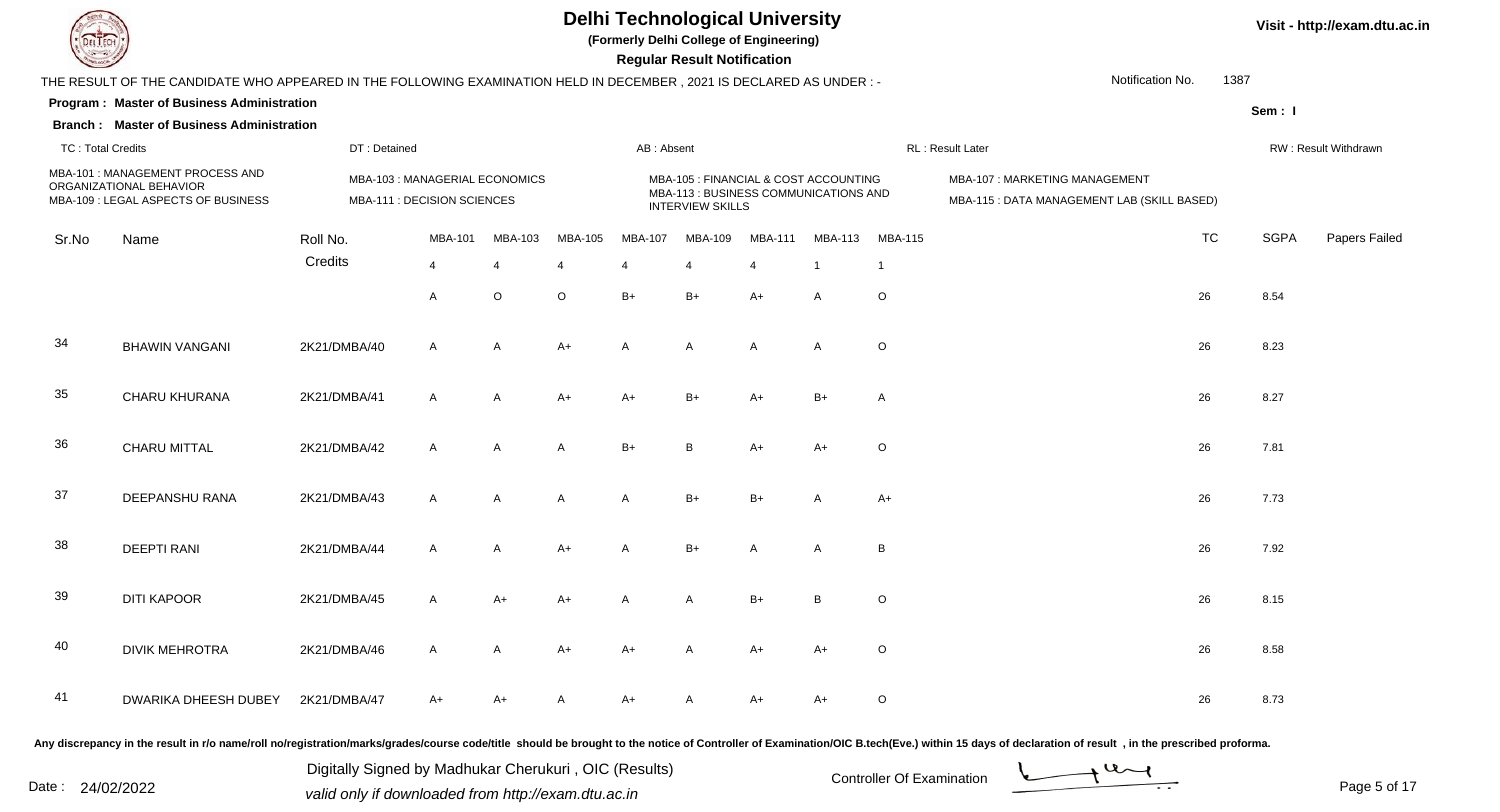

**(Formerly Delhi College of Engineering)**

 **Regular Result Notification**

|                          | THE RESULT OF THE CANDIDATE WHO APPEARED IN THE FOLLOWING EXAMINATION HELD IN DECEMBER, 2021 IS DECLARED AS UNDER :- |              |                                                               |                |                |              |                                                                                                           |         |                 |                | Notification No.                                                             | 1387      |             |                      |
|--------------------------|----------------------------------------------------------------------------------------------------------------------|--------------|---------------------------------------------------------------|----------------|----------------|--------------|-----------------------------------------------------------------------------------------------------------|---------|-----------------|----------------|------------------------------------------------------------------------------|-----------|-------------|----------------------|
|                          | Program: Master of Business Administration                                                                           |              |                                                               |                |                |              |                                                                                                           |         |                 |                |                                                                              |           | Sem: I      |                      |
|                          | <b>Branch: Master of Business Administration</b>                                                                     |              |                                                               |                |                |              |                                                                                                           |         |                 |                |                                                                              |           |             |                      |
| <b>TC: Total Credits</b> |                                                                                                                      | DT: Detained |                                                               |                |                | AB: Absent   |                                                                                                           |         |                 |                | RL: Result Later                                                             |           |             | RW: Result Withdrawn |
|                          | MBA-101 : MANAGEMENT PROCESS AND<br>ORGANIZATIONAL BEHAVIOR<br>MBA-109 : LEGAL ASPECTS OF BUSINESS                   |              | MBA-103 : MANAGERIAL ECONOMICS<br>MBA-111 : DECISION SCIENCES |                |                |              | MBA-105 : FINANCIAL & COST ACCOUNTING<br>MBA-113 : BUSINESS COMMUNICATIONS AND<br><b>INTERVIEW SKILLS</b> |         |                 |                | MBA-107: MARKETING MANAGEMENT<br>MBA-115 : DATA MANAGEMENT LAB (SKILL BASED) |           |             |                      |
| Sr.No                    | Name                                                                                                                 | Roll No.     | MBA-101                                                       | MBA-103        | MBA-105        | MBA-107      | MBA-109                                                                                                   | MBA-111 | MBA-113         | <b>MBA-115</b> |                                                                              | <b>TC</b> | <b>SGPA</b> | Papers Failed        |
|                          |                                                                                                                      | Credits      | $\overline{4}$                                                | $\overline{4}$ | $\overline{4}$ | 4            | $\overline{4}$                                                                                            | 4       | $\overline{1}$  | $\mathbf{1}$   |                                                                              |           |             |                      |
|                          |                                                                                                                      |              | $A+$                                                          | A+             | $\mathsf{A}$   | $A+$         | Α                                                                                                         | $A+$    | $A+$            | $\circ$        |                                                                              | 26        | 8.73        |                      |
| 42                       | GARAVANDALA UDAY SAI                                                                                                 | 2K21/DMBA/48 | $A+$                                                          | $\overline{A}$ | $\circ$        | $A+$         | $\overline{A}$                                                                                            | $\circ$ | $A+$            | $A+$           |                                                                              | 26        | 9.00        |                      |
| 43                       | <b>HARSHIT MUNJAL</b>                                                                                                | 2K21/DMBA/49 | $\mathsf{A}$                                                  | $\overline{A}$ | $\overline{A}$ | $\mathsf{A}$ | $\mathsf{A}$                                                                                              | $B+$    | $B+$            | $B+$           |                                                                              | 26        | 7.77        |                      |
| 44                       | <b>HIMANI KWATRA</b>                                                                                                 | 2K21/DMBA/50 | $A+$                                                          | $A+$           | $A+$           | A            | $B+$                                                                                                      | A       | $B+$            | $\circ$        |                                                                              | 26        | 8.35        |                      |
| 45                       | <b>ISHANT MAHALWAR</b>                                                                                               | 2K21/DMBA/52 | $\mathsf{A}$                                                  | A              | $A+$           | A            | A                                                                                                         | A       | $B+$            | $\circ$        |                                                                              | 26        | 8.19        |                      |
| 46                       | <b>JAHNAVI</b>                                                                                                       | 2K21/DMBA/53 | A                                                             | A              | $A+$           | $A+$         | $\sf B$                                                                                                   | A       | $\, {\bf B} \,$ | B              |                                                                              | 26        | 7.85        |                      |
| 47                       | JAI VARDHAN SINGH                                                                                                    | 2K21/DMBA/54 | A                                                             | $\overline{A}$ | $\overline{A}$ | $A+$         | $B+$                                                                                                      | $B+$    | $B+$            | $\mathsf O$    |                                                                              | 26        | 7.88        |                      |
| 48                       | JASKARAN JUNEJA                                                                                                      | 2K21/DMBA/55 | $\mathsf{A}$                                                  | $\circ$        | $A+$           | $\circ$      | $A+$                                                                                                      | $\circ$ | $A+$            | $\circ$        |                                                                              | 26        | 9.35        |                      |
| 49                       | JAYANT BAGHEL                                                                                                        | 2K21/DMBA/56 | $\mathsf{A}$                                                  | A              | $\mathsf{A}$   | A            | A                                                                                                         | A       | $\mathsf{A}$    | A              |                                                                              | 26        | 8.00        |                      |
|                          |                                                                                                                      |              |                                                               |                |                |              |                                                                                                           |         |                 |                |                                                                              |           |             |                      |

Any discrepancy in the result in r/o name/roll no/registration/marks/grades/course code/title should be brought to the notice of Controller of Examination/OIC B.tech(Eve.) within 15 days of declaration of result, in the pr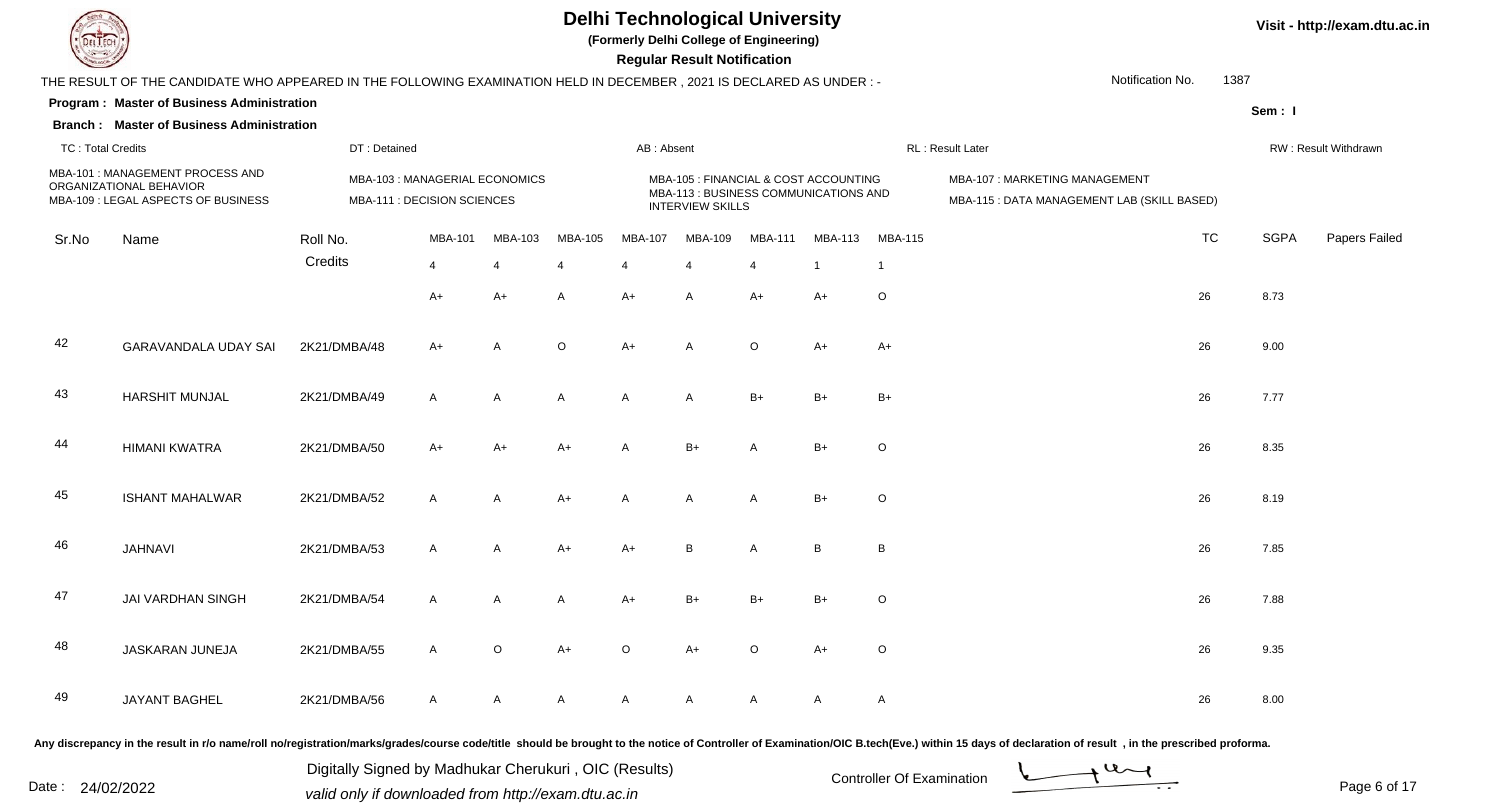

**(Formerly Delhi College of Engineering)**

 **Regular Result Notification**

| $\sim$                   |                                                                                                                      |              |                                                               |                |                |            | n <del>c</del> yular n <del>c</del> sult notification                                                     |         |                |                |                                                                              |           |             |                      |
|--------------------------|----------------------------------------------------------------------------------------------------------------------|--------------|---------------------------------------------------------------|----------------|----------------|------------|-----------------------------------------------------------------------------------------------------------|---------|----------------|----------------|------------------------------------------------------------------------------|-----------|-------------|----------------------|
|                          | THE RESULT OF THE CANDIDATE WHO APPEARED IN THE FOLLOWING EXAMINATION HELD IN DECEMBER, 2021 IS DECLARED AS UNDER :- |              |                                                               |                |                |            |                                                                                                           |         |                |                | Notification No.                                                             | 1387      |             |                      |
|                          | Program: Master of Business Administration                                                                           |              |                                                               |                |                |            |                                                                                                           |         |                |                |                                                                              |           | Sem: I      |                      |
|                          | <b>Branch: Master of Business Administration</b>                                                                     |              |                                                               |                |                |            |                                                                                                           |         |                |                |                                                                              |           |             |                      |
| <b>TC: Total Credits</b> |                                                                                                                      | DT: Detained |                                                               |                |                | AB: Absent |                                                                                                           |         |                |                | RL : Result Later                                                            |           |             | RW: Result Withdrawn |
|                          | MBA-101 : MANAGEMENT PROCESS AND<br>ORGANIZATIONAL BEHAVIOR<br>MBA-109 : LEGAL ASPECTS OF BUSINESS                   |              | MBA-103 : MANAGERIAL ECONOMICS<br>MBA-111 : DECISION SCIENCES |                |                |            | MBA-105 : FINANCIAL & COST ACCOUNTING<br>MBA-113 : BUSINESS COMMUNICATIONS AND<br><b>INTERVIEW SKILLS</b> |         |                |                | MBA-107: MARKETING MANAGEMENT<br>MBA-115 : DATA MANAGEMENT LAB (SKILL BASED) |           |             |                      |
| Sr.No                    | Name                                                                                                                 | Roll No.     | MBA-101                                                       | MBA-103        | MBA-105        | MBA-107    | MBA-109                                                                                                   | MBA-111 | <b>MBA-113</b> | <b>MBA-115</b> |                                                                              | <b>TC</b> | <b>SGPA</b> | Papers Failed        |
|                          |                                                                                                                      | Credits      | $\overline{4}$                                                | $\overline{4}$ | $\overline{4}$ | 4          | 4                                                                                                         | 4       | $\overline{1}$ | $\overline{1}$ |                                                                              |           |             |                      |
|                          |                                                                                                                      |              | A                                                             | $\mathsf{A}$   | $\mathsf{A}$   | A          | A                                                                                                         | A       | A              | A              |                                                                              | 26        | 8.00        |                      |
| 50                       | <b>JENITH PATEL</b>                                                                                                  | 2K21/DMBA/57 | $\mathsf{A}$                                                  | Α              | $A+$           | A          | $B+$                                                                                                      | $A+$    | $A+$           | O              |                                                                              | 26        | 8.27        |                      |
| 51                       | <b>KAAVYA SATSANGI</b>                                                                                               | 2K21/DMBA/58 | $A+$                                                          | $\mathsf{A}$   | $\overline{A}$ | A          | $B+$                                                                                                      | A       | A              | A              |                                                                              | 26        | 8.00        |                      |
| 52                       | <b>KANIKA THAKUR</b>                                                                                                 | 2K21/DMBA/59 | $\mathsf{A}$                                                  | $\mathsf{A}$   | $\overline{A}$ | $\circ$    | A                                                                                                         | $A+$    | A              | B              |                                                                              | 26        | 8.38        |                      |
| 53                       | KANISHK SAXENA                                                                                                       | 2K21/DMBA/60 | A                                                             | A              | $\overline{A}$ | A          | B                                                                                                         | A       | $B+$           | A              |                                                                              | 26        | 7.65        |                      |
| 54                       | <b>KAPIL SHARMA</b>                                                                                                  | 2K21/DMBA/61 | A                                                             | $B+$           | $\overline{A}$ | $\circ$    | B                                                                                                         | Α       | $B+$           | A              |                                                                              | 26        | 7.81        |                      |
| 55                       | KARTIK AGRAWAL                                                                                                       | 2K21/DMBA/62 | $\mathsf{A}$                                                  | $\overline{A}$ | $\overline{A}$ | $B+$       | $\mathsf{C}$                                                                                              | B       | В              | A              |                                                                              | 26        | 7.00        |                      |
| 56                       | <b>KAUSHAL SINGH</b>                                                                                                 | 2K21/DMBA/63 | $\mathsf{A}$                                                  | $A+$           | $A+$           | A          | $B+$                                                                                                      | A       | A              | A              |                                                                              | 26        | 8.15        |                      |
| 57                       | <b>KHUSHALI GARG</b>                                                                                                 | 2K21/DMBA/64 | A+                                                            | A              | A              | A+         | $B+$                                                                                                      | A       | A              | A              |                                                                              | 26        | 8.15        |                      |
|                          |                                                                                                                      |              |                                                               |                |                |            |                                                                                                           |         |                |                |                                                                              |           |             |                      |

Any discrepancy in the result in r/o name/roll no/registration/marks/grades/course code/title should be brought to the notice of Controller of Examination/OIC B.tech(Eve.) within 15 days of declaration of result, in the pr

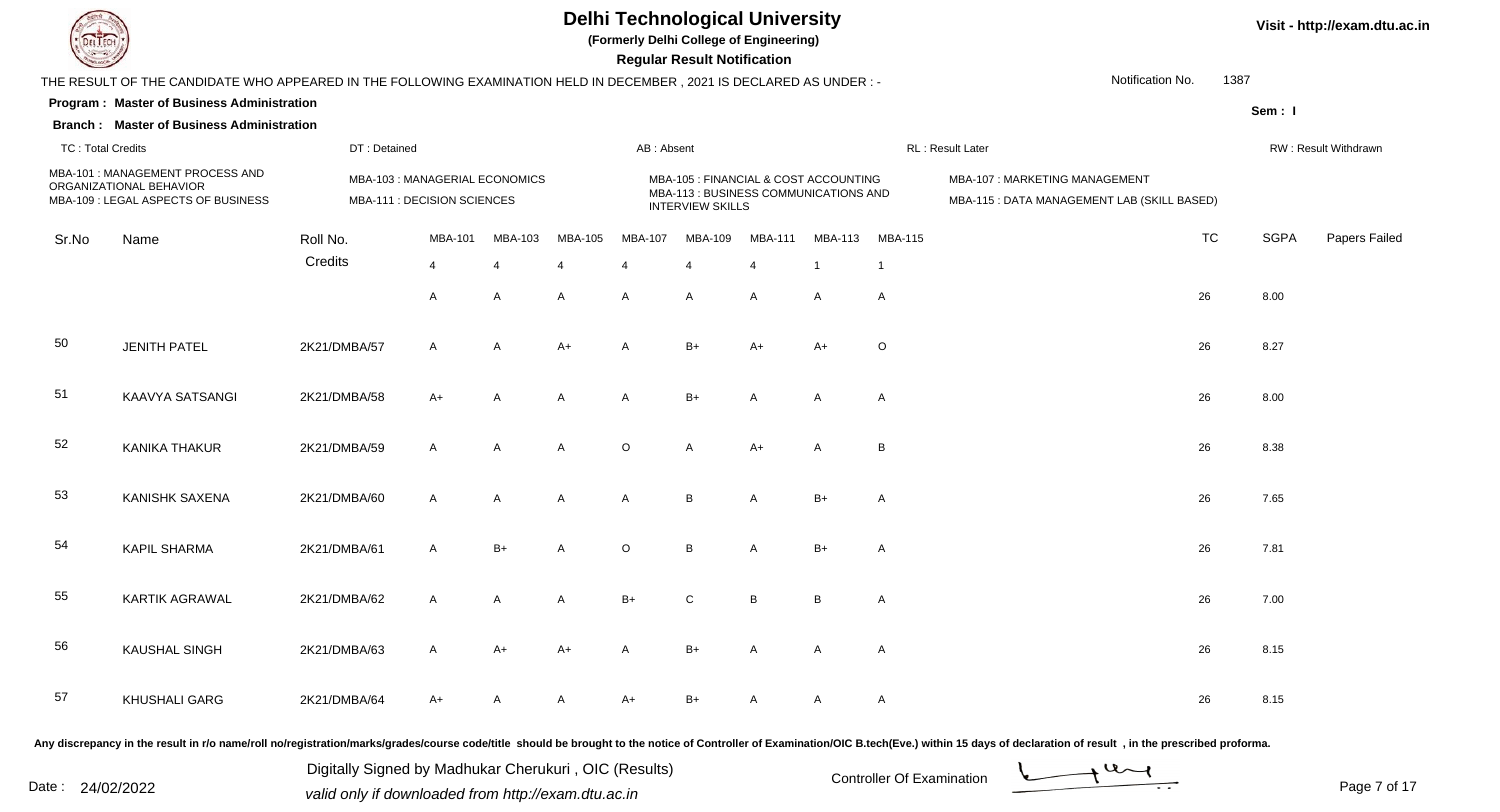

**(Formerly Delhi College of Engineering)**

 **Regular Result Notification**

| $\sim$                   |                                                                                                                      |                                                               |                |                |                |              | 110galar 1100an 110mloduvir                                                                               |                |                |                |                                                                              |           |             |                      |
|--------------------------|----------------------------------------------------------------------------------------------------------------------|---------------------------------------------------------------|----------------|----------------|----------------|--------------|-----------------------------------------------------------------------------------------------------------|----------------|----------------|----------------|------------------------------------------------------------------------------|-----------|-------------|----------------------|
|                          | THE RESULT OF THE CANDIDATE WHO APPEARED IN THE FOLLOWING EXAMINATION HELD IN DECEMBER, 2021 IS DECLARED AS UNDER :- |                                                               |                |                |                |              |                                                                                                           |                |                |                | Notification No.                                                             | 1387      |             |                      |
|                          | Program: Master of Business Administration                                                                           |                                                               |                |                |                |              |                                                                                                           |                |                |                |                                                                              |           | Sem: I      |                      |
|                          | <b>Branch: Master of Business Administration</b>                                                                     |                                                               |                |                |                |              |                                                                                                           |                |                |                |                                                                              |           |             |                      |
| <b>TC: Total Credits</b> |                                                                                                                      | DT: Detained                                                  |                |                |                | AB: Absent   |                                                                                                           |                |                |                | RL: Result Later                                                             |           |             | RW: Result Withdrawn |
|                          | MBA-101 : MANAGEMENT PROCESS AND<br>ORGANIZATIONAL BEHAVIOR<br>MBA-109 : LEGAL ASPECTS OF BUSINESS                   | MBA-103 : MANAGERIAL ECONOMICS<br>MBA-111 : DECISION SCIENCES |                |                |                |              | MBA-105 : FINANCIAL & COST ACCOUNTING<br>MBA-113 : BUSINESS COMMUNICATIONS AND<br><b>INTERVIEW SKILLS</b> |                |                |                | MBA-107: MARKETING MANAGEMENT<br>MBA-115 : DATA MANAGEMENT LAB (SKILL BASED) |           |             |                      |
| Sr.No                    | Name                                                                                                                 | Roll No.                                                      | MBA-101        | MBA-103        | MBA-105        | MBA-107      | MBA-109                                                                                                   | <b>MBA-111</b> | <b>MBA-113</b> | <b>MBA-115</b> |                                                                              | <b>TC</b> | <b>SGPA</b> | Papers Failed        |
|                          |                                                                                                                      | Credits                                                       | $\overline{4}$ | $\overline{4}$ | $\overline{4}$ |              | 4                                                                                                         | $\overline{4}$ | $\overline{1}$ | $\mathbf 1$    |                                                                              |           |             |                      |
|                          |                                                                                                                      |                                                               | $A+$           | A              | A              | $A+$         | $B+$                                                                                                      | A              | A              | A              |                                                                              | 26        | 8.15        |                      |
| 58                       | KHUSHI                                                                                                               | 2K21/DMBA/65                                                  | $A+$           | A              | $A+$           | $A+$         | $B+$                                                                                                      | A              | A              | A              |                                                                              | 26        | 8.31        |                      |
| 59                       | <b>KRISHNA KUMAR</b>                                                                                                 | 2K21/DMBA/66                                                  | $\mathsf{A}$   | $\overline{A}$ | A              | $\mathsf{A}$ | B                                                                                                         | $\mathsf{A}$   | A              | $A+$           |                                                                              | 26        | 7.73        |                      |
| 60                       | <b>KSHITIJ GOYAL</b>                                                                                                 | 2K21/DMBA/67                                                  | $A+$           | $A+$           | $\circ$        | $\mathsf{A}$ | $\mathsf{A}$                                                                                              | $\circ$        | A              | $A+$           |                                                                              | 26        | 8.96        |                      |
| 61                       | KUMARI SHIPRA SINHA                                                                                                  | 2K21/DMBA/68                                                  | $\mathsf{A}$   | A              | A              | B            | B                                                                                                         | A              | $B+$           | $B+$           |                                                                              | 26        | 7.31        |                      |
| 62                       | LAKSHAY AGGARWAL                                                                                                     | 2K21/DMBA/69                                                  | $\mathsf{A}$   | $A+$           | $A+$           | $\mathsf{A}$ | A                                                                                                         | A              | A              | $A+$           |                                                                              | 26        | 8.35        |                      |
| 63                       | <b>MAHIMA GUPTA</b>                                                                                                  | 2K21/DMBA/70                                                  | $A+$           | $A+$           | $\circ$        | $\mathsf{A}$ | A                                                                                                         | $A+$           | A              | $A+$           |                                                                              | 26        | 8.81        |                      |
| 64                       | <b>MEGHA BHAT</b>                                                                                                    | 2K21/DMBA/71                                                  | $\mathsf{A}$   | $A+$           | A              | A            | A                                                                                                         | $B+$           | A              | A              |                                                                              | 26        | 8.00        |                      |
| 65                       | <b>MEHAK AGGARWAL</b>                                                                                                | 2K21/DMBA/72                                                  | $\mathsf{A}$   | $\circ$        | $\circ$        | A+           | B+                                                                                                        | O              | A              | A              |                                                                              | 26        | 8.92        |                      |

Any discrepancy in the result in r/o name/roll no/registration/marks/grades/course code/title should be brought to the notice of Controller of Examination/OIC B.tech(Eve.) within 15 days of declaration of result, in the pr

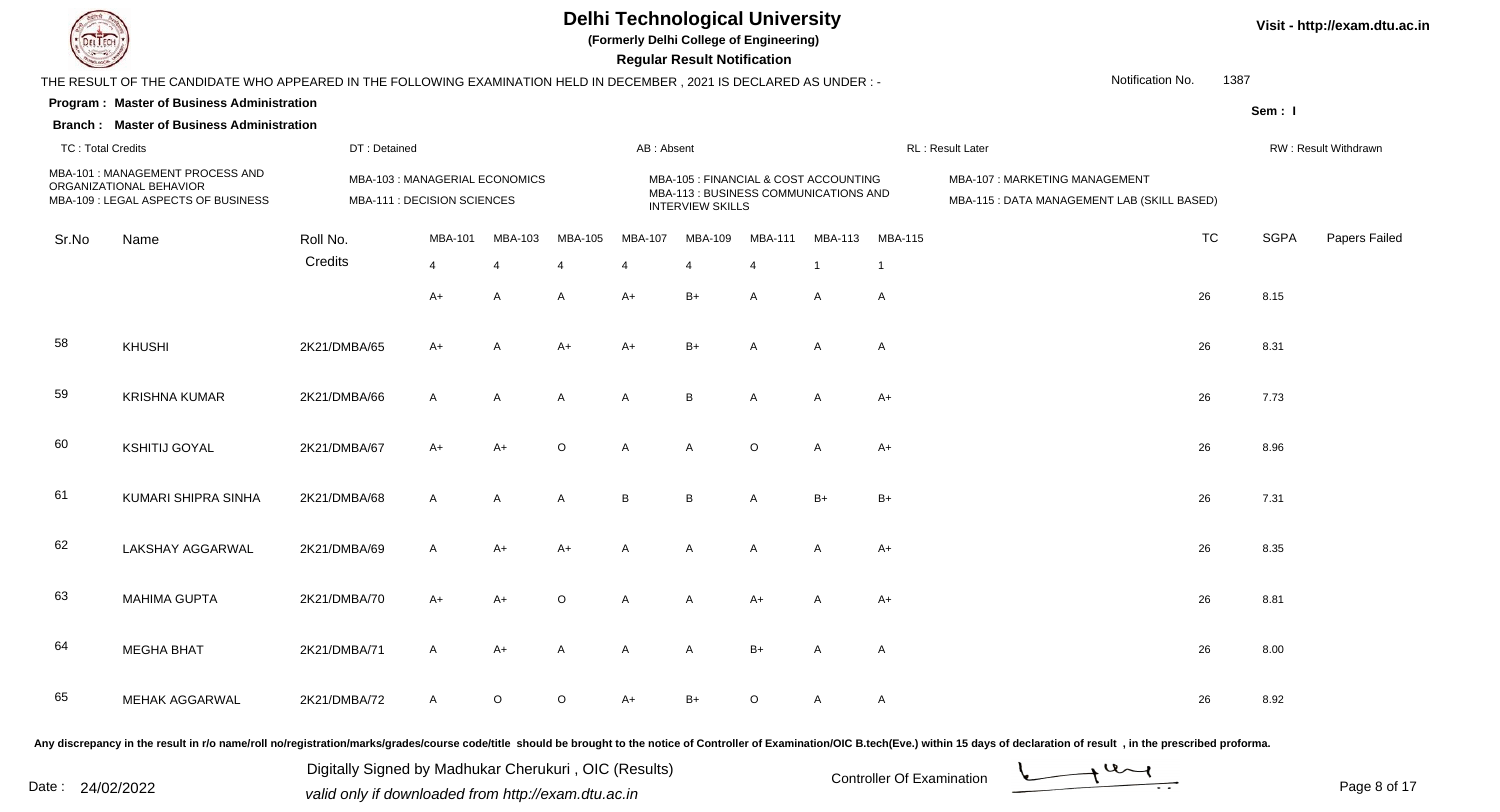

**(Formerly Delhi College of Engineering)**

 **Regular Result Notification**

| $\sim$                   |                                                                                                                      |                                                               |                |                |                |              | 110gaid: 1100ail 110lii10dii011                                                                           |                |                |                |                                                                              |           |                      |               |
|--------------------------|----------------------------------------------------------------------------------------------------------------------|---------------------------------------------------------------|----------------|----------------|----------------|--------------|-----------------------------------------------------------------------------------------------------------|----------------|----------------|----------------|------------------------------------------------------------------------------|-----------|----------------------|---------------|
|                          | THE RESULT OF THE CANDIDATE WHO APPEARED IN THE FOLLOWING EXAMINATION HELD IN DECEMBER, 2021 IS DECLARED AS UNDER :- |                                                               |                |                |                |              |                                                                                                           |                |                |                | Notification No.                                                             | 1387      |                      |               |
|                          | Program: Master of Business Administration                                                                           |                                                               |                |                |                |              |                                                                                                           |                |                |                |                                                                              |           | Sem: I               |               |
|                          | <b>Branch: Master of Business Administration</b>                                                                     |                                                               |                |                |                |              |                                                                                                           |                |                |                |                                                                              |           |                      |               |
| <b>TC: Total Credits</b> |                                                                                                                      | DT: Detained                                                  |                |                |                | AB: Absent   |                                                                                                           |                |                |                | RL: Result Later                                                             |           | RW: Result Withdrawn |               |
|                          | MBA-101 : MANAGEMENT PROCESS AND<br>ORGANIZATIONAL BEHAVIOR<br>MBA-109 : LEGAL ASPECTS OF BUSINESS                   | MBA-103 : MANAGERIAL ECONOMICS<br>MBA-111 : DECISION SCIENCES |                |                |                |              | MBA-105 : FINANCIAL & COST ACCOUNTING<br>MBA-113 : BUSINESS COMMUNICATIONS AND<br><b>INTERVIEW SKILLS</b> |                |                |                | MBA-107: MARKETING MANAGEMENT<br>MBA-115 : DATA MANAGEMENT LAB (SKILL BASED) |           |                      |               |
| Sr.No                    | Name                                                                                                                 | Roll No.                                                      | <b>MBA-101</b> | MBA-103        | MBA-105        | MBA-107      | <b>MBA-109</b>                                                                                            | <b>MBA-111</b> | <b>MBA-113</b> | <b>MBA-115</b> |                                                                              | <b>TC</b> | <b>SGPA</b>          | Papers Failed |
|                          |                                                                                                                      | Credits                                                       | $\overline{4}$ | $\overline{4}$ | 4              | 4            | $\overline{4}$                                                                                            | $\overline{4}$ | $\overline{1}$ | $\overline{1}$ |                                                                              |           |                      |               |
|                          |                                                                                                                      |                                                               | A              | O              | $\mathsf O$    | $A+$         | $B+$                                                                                                      | $\circ$        | A              | A              |                                                                              | 26        | 8.92                 |               |
| 66                       | MUMAL SINGH CHUNDAWAT                                                                                                | 2K21/DMBA/73                                                  | $\mathsf{A}$   | $\overline{A}$ | $\overline{A}$ | $\mathsf{A}$ | $B+$                                                                                                      | $B+$           | $\mathsf{A}$   | $A+$           |                                                                              | 26        | 7.73                 |               |
| 67                       | <b>NANCY CHAURASIA</b>                                                                                               | 2K21/DMBA/74                                                  | $\mathsf{A}$   | A              | $A+$           | A            | $\sf B$                                                                                                   | A              | $A+$           | $B+$           |                                                                              | 26        | 7.85                 |               |
| 68                       | <b>NIKITA NAGPAL</b>                                                                                                 | 2K21/DMBA/75                                                  | $\mathsf{A}$   | $\overline{A}$ | $A+$           | $A+$         | $\mathsf{A}$                                                                                              | $\mathsf{A}$   | $\mathsf{A}$   | $B+$           |                                                                              | 26        | 8.27                 |               |
| 69                       | <b>NIKITA SOMRA</b>                                                                                                  | 2K21/DMBA/76                                                  | $A+$           | A              | $A+$           | Α            | $B+$                                                                                                      | A              | $\mathsf{A}$   | $\circ$        |                                                                              | 26        | 8.23                 |               |
| 70                       | <b>NIPUN JAIN</b>                                                                                                    | 2K21/DMBA/77                                                  | $\mathsf{A}$   | A              | A              | $A+$         | B                                                                                                         | $A+$           | A              | O              |                                                                              | 26        | 8.08                 |               |
| 71                       | NISHA PUNDIR                                                                                                         | 2K21/DMBA/78                                                  | $A+$           | A              | $A+$           | A            | $B+$                                                                                                      | A              | $\mathsf{A}$   | $\circ$        |                                                                              | 26        | 8.23                 |               |
| 72                       | NISHA YADAV                                                                                                          | 2K21/DMBA/79                                                  | A              | $\mathsf{A}$   | $A+$           | $A+$         | $B+$                                                                                                      | A              | $\mathsf{A}$   | ${\bf C}$      |                                                                              | 26        | 8.04                 |               |
| 73                       | NITIK NIJHAWAN                                                                                                       | 2K21/DMBA/80                                                  | $\mathsf{A}$   | $B+$           | $A+$           | A            | $\, {\bf B}$                                                                                              | $A+$           | $\mathsf{A}$   | A              |                                                                              | 26        | 7.85                 |               |

Any discrepancy in the result in r/o name/roll no/registration/marks/grades/course code/title should be brought to the notice of Controller of Examination/OIC B.tech(Eve.) within 15 days of declaration of result, in the pr

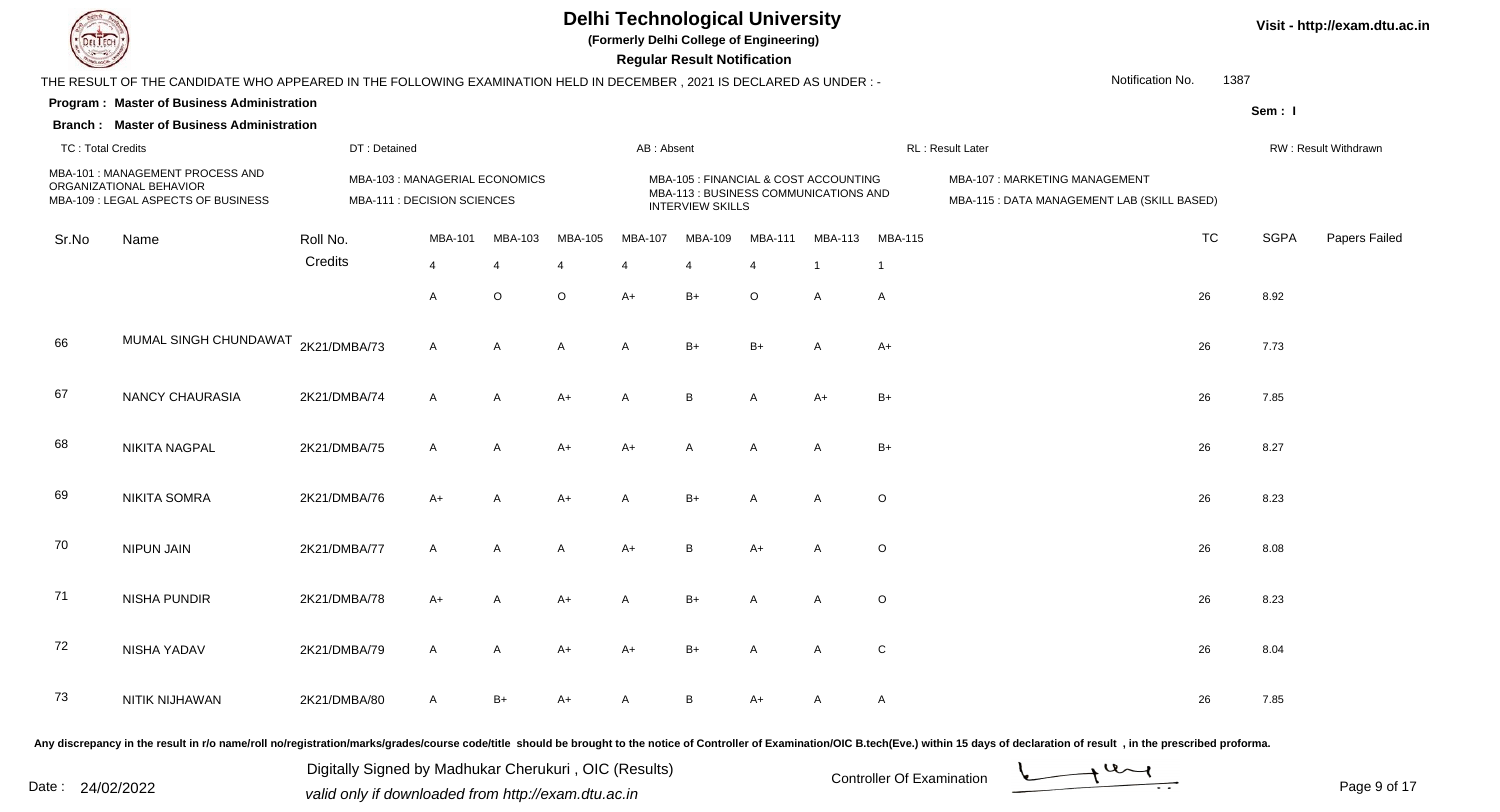

**(Formerly Delhi College of Engineering)**

 **Regular Result Notification**

| $\sim$                   |                                                                                                                      |              |                                                               |                |                |              | <b>Example 1100 and 110 controllering</b>                                                                 |                |                |                |                                                                              |           |             |                      |
|--------------------------|----------------------------------------------------------------------------------------------------------------------|--------------|---------------------------------------------------------------|----------------|----------------|--------------|-----------------------------------------------------------------------------------------------------------|----------------|----------------|----------------|------------------------------------------------------------------------------|-----------|-------------|----------------------|
|                          | THE RESULT OF THE CANDIDATE WHO APPEARED IN THE FOLLOWING EXAMINATION HELD IN DECEMBER, 2021 IS DECLARED AS UNDER :- |              |                                                               |                |                |              |                                                                                                           |                |                |                | Notification No.                                                             | 1387      |             |                      |
|                          | <b>Program: Master of Business Administration</b>                                                                    |              |                                                               |                |                |              |                                                                                                           |                |                |                |                                                                              |           | Sem: I      |                      |
|                          | <b>Branch: Master of Business Administration</b>                                                                     |              |                                                               |                |                |              |                                                                                                           |                |                |                |                                                                              |           |             |                      |
| <b>TC: Total Credits</b> |                                                                                                                      | DT: Detained |                                                               |                |                | AB: Absent   |                                                                                                           |                |                |                | RL: Result Later                                                             |           |             | RW: Result Withdrawn |
|                          | MBA-101 : MANAGEMENT PROCESS AND<br>ORGANIZATIONAL BEHAVIOR<br>MBA-109 : LEGAL ASPECTS OF BUSINESS                   |              | MBA-103 : MANAGERIAL ECONOMICS<br>MBA-111 : DECISION SCIENCES |                |                |              | MBA-105 : FINANCIAL & COST ACCOUNTING<br>MBA-113 : BUSINESS COMMUNICATIONS AND<br><b>INTERVIEW SKILLS</b> |                |                |                | MBA-107: MARKETING MANAGEMENT<br>MBA-115 : DATA MANAGEMENT LAB (SKILL BASED) |           |             |                      |
| Sr.No                    | Name                                                                                                                 | Roll No.     | <b>MBA-101</b>                                                | MBA-103        | MBA-105        | MBA-107      | MBA-109                                                                                                   | <b>MBA-111</b> | MBA-113        | <b>MBA-115</b> |                                                                              | <b>TC</b> | <b>SGPA</b> | Papers Failed        |
|                          |                                                                                                                      | Credits      | $\overline{4}$                                                | $\overline{4}$ | $\overline{4}$ | 4            | $\overline{4}$                                                                                            | 4              | $\overline{1}$ | $\overline{1}$ |                                                                              |           |             |                      |
|                          |                                                                                                                      |              | A                                                             | $B+$           | $A+$           | A            | B                                                                                                         | $A+$           | $\mathsf{A}$   | A              |                                                                              | 26        | 7.85        |                      |
| 74                       | NITIN SIDDHU                                                                                                         | 2K21/DMBA/81 | A                                                             | $\overline{A}$ | $\mathsf{A}$   | $\mathsf{A}$ | $B+$                                                                                                      | $\mathsf{A}$   | $\mathsf O$    | B+             |                                                                              | 26        | 7.88        |                      |
| 75                       | POOJA SHARMA                                                                                                         | 2K21/DMBA/83 | $\mathsf{A}$                                                  | $\overline{A}$ | $\overline{A}$ | $\mathsf{A}$ | $B+$                                                                                                      | A              | $A+$           | A+             |                                                                              | 26        | 7.92        |                      |
| 76                       | POOJA SINGH                                                                                                          | 2K21/DMBA/84 | $B+$                                                          | $B+$           | $\mathsf{A}$   | A            | $\mathsf B$                                                                                               | A              | $A+$           | B+             |                                                                              | 26        | 7.38        |                      |
| 77                       | PRAMOD NEGI                                                                                                          | 2K21/DMBA/86 | $\mathsf{A}$                                                  | $\mathsf{A}$   | $\mathsf{A}$   | $B+$         | B                                                                                                         | A              | $\mathsf{A}$   | $\mathsf{C}$   |                                                                              | 26        | 7.42        |                      |
| 78                       | PRANAV ARORA                                                                                                         | 2K21/DMBA/87 | $\mathsf{A}$                                                  | $\mathsf{A}$   | $A+$           | A            | $B+$                                                                                                      | $A+$           | $\mathsf{A}$   | $A+$           |                                                                              | 26        | 8.19        |                      |
| 79                       | PRASHANT SINGH                                                                                                       | 2K21/DMBA/88 | $B+$                                                          | B              | $\mathsf{C}$   | A            | $\mathsf C$                                                                                               | $B+$           | B              | P.             |                                                                              | 26        | 6.23        |                      |
| 80                       | PREMANSH SHARMA                                                                                                      | 2K21/DMBA/89 | A                                                             | $\mathsf{A}$   | $A+$           | $A+$         | A                                                                                                         | $\mathsf{A}$   | A              | $A+$           |                                                                              | 26        | 8.35        |                      |
| 81                       | PRERNA TEOTIA                                                                                                        | 2K21/DMBA/90 | $\mathsf{A}$                                                  | $\overline{A}$ | A              | A            | $B+$                                                                                                      | А              | A              | $\circ$        |                                                                              | 26        | 7.92        |                      |
|                          |                                                                                                                      |              |                                                               |                |                |              |                                                                                                           |                |                |                |                                                                              |           |             |                      |

Any discrepancy in the result in r/o name/roll no/registration/marks/grades/course code/title should be brought to the notice of Controller of Examination/OIC B.tech(Eve.) within 15 days of declaration of result, in the pr

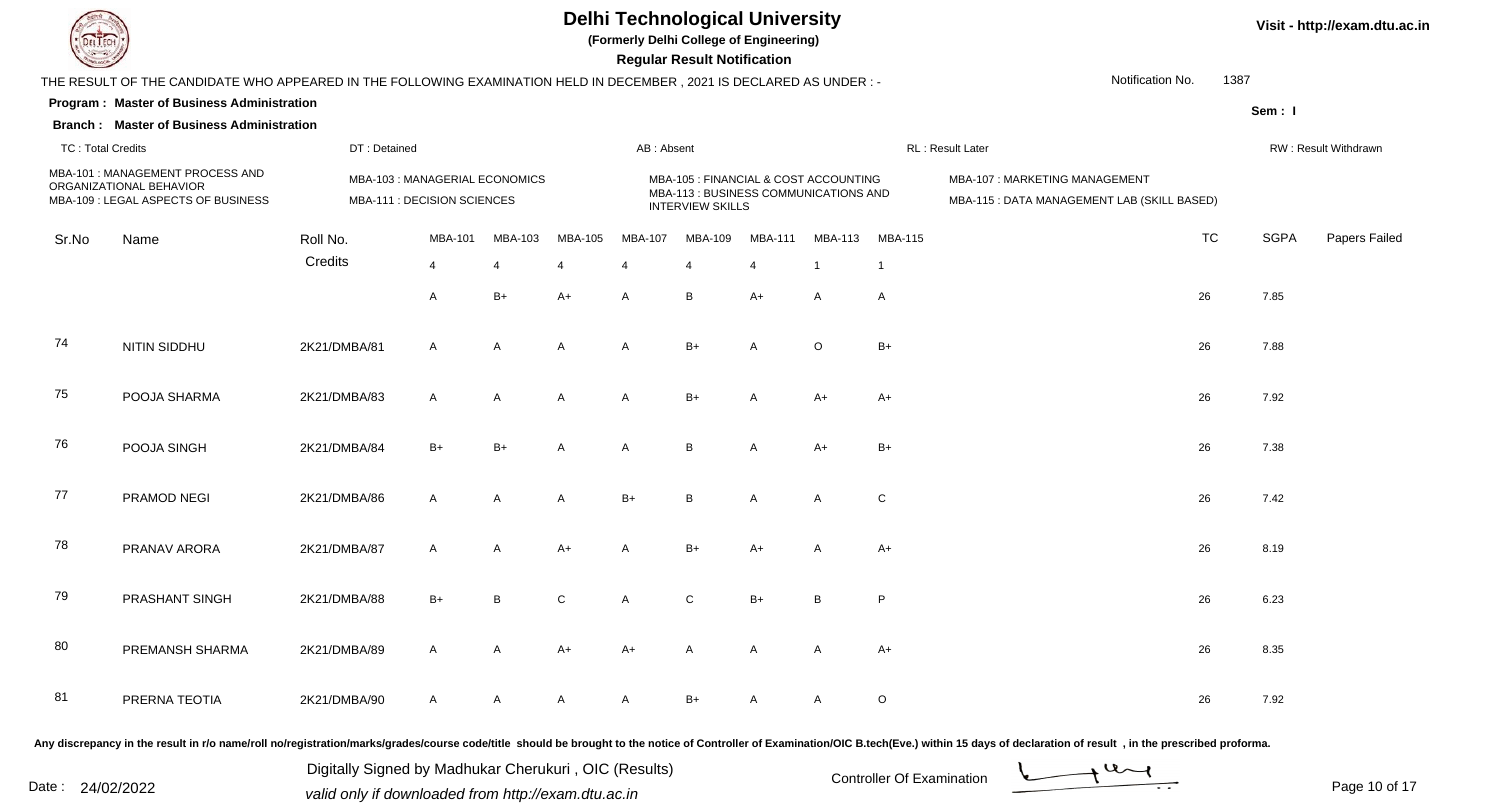

**(Formerly Delhi College of Engineering)**

 **Regular Result Notification**

| $\overline{\phantom{0}}$ |                                                                                                                      |                                                               |                |                         |                |            | <b>Regular Result Rothloution</b>                                                                         |                         |                |                |                                                                              |           |             |                      |
|--------------------------|----------------------------------------------------------------------------------------------------------------------|---------------------------------------------------------------|----------------|-------------------------|----------------|------------|-----------------------------------------------------------------------------------------------------------|-------------------------|----------------|----------------|------------------------------------------------------------------------------|-----------|-------------|----------------------|
|                          | THE RESULT OF THE CANDIDATE WHO APPEARED IN THE FOLLOWING EXAMINATION HELD IN DECEMBER, 2021 IS DECLARED AS UNDER :- |                                                               |                |                         |                |            |                                                                                                           |                         |                |                | Notification No.                                                             | 1387      |             |                      |
|                          | Program: Master of Business Administration                                                                           |                                                               |                |                         |                |            |                                                                                                           |                         |                |                |                                                                              |           | Sem: I      |                      |
|                          | <b>Branch: Master of Business Administration</b>                                                                     |                                                               |                |                         |                |            |                                                                                                           |                         |                |                |                                                                              |           |             |                      |
| <b>TC: Total Credits</b> |                                                                                                                      | DT: Detained                                                  |                |                         |                | AB: Absent |                                                                                                           |                         |                |                | RL: Result Later                                                             |           |             | RW: Result Withdrawn |
|                          | MBA-101 : MANAGEMENT PROCESS AND<br>ORGANIZATIONAL BEHAVIOR<br>MBA-109 : LEGAL ASPECTS OF BUSINESS                   | MBA-103 : MANAGERIAL ECONOMICS<br>MBA-111 : DECISION SCIENCES |                |                         |                |            | MBA-105 : FINANCIAL & COST ACCOUNTING<br>MBA-113 : BUSINESS COMMUNICATIONS AND<br><b>INTERVIEW SKILLS</b> |                         |                |                | MBA-107: MARKETING MANAGEMENT<br>MBA-115 : DATA MANAGEMENT LAB (SKILL BASED) |           |             |                      |
| Sr.No                    | Name                                                                                                                 | Roll No.                                                      | MBA-101        | MBA-103                 | MBA-105        | MBA-107    | MBA-109                                                                                                   | MBA-111                 | MBA-113        | <b>MBA-115</b> |                                                                              | <b>TC</b> | <b>SGPA</b> | Papers Failed        |
|                          |                                                                                                                      | Credits                                                       | $\overline{4}$ | $\overline{\mathbf{4}}$ | $\overline{4}$ | 4          | 4                                                                                                         | $\overline{\mathbf{A}}$ | $\overline{1}$ | $\mathbf 1$    |                                                                              |           |             |                      |
|                          |                                                                                                                      |                                                               | $\mathsf{A}$   | A                       | $\mathsf{A}$   | A          | $B+$                                                                                                      | $\mathsf{A}$            | A              | $\circ$        |                                                                              | 26        | 7.92        |                      |
| 82                       | PRIYANSHI GUPTA                                                                                                      | 2K21/DMBA/92                                                  | $\mathsf{A}$   | $\mathsf{A}$            | $A+$           | $B+$       | $B+$                                                                                                      | $\mathsf{A}$            | A              | A              |                                                                              | 26        | 7.85        |                      |
| 83                       | <b>PUBALI BISWAS</b>                                                                                                 | 2K21/DMBA/93                                                  | $B+$           | $\mathsf{A}$            | $B+$           | $B+$       | B                                                                                                         | A                       | A              | $\mathbf C$    |                                                                              | 26        | 7.12        |                      |
| 84                       | PULKIT AHUJA                                                                                                         | 2K21/DMBA/94                                                  | $\mathsf{A}$   | Α                       | $A+$           | $\circ$    | B                                                                                                         | A                       | $A+$           | B+             |                                                                              | 26        | 8.15        |                      |
| 85                       | <b>RANJIT GANESH G K</b>                                                                                             | 2K21/DMBA/95                                                  | $A+$           | $A+$                    | $A+$           | $A+$       | $B+$                                                                                                      | A                       | A              | $B+$           |                                                                              | 26        | 8.42        |                      |
| 86                       | RESHAL TRIPATHI                                                                                                      | 2K21/DMBA/96                                                  | $\mathsf{A}$   | A                       | $A+$           | A          | $B+$                                                                                                      | A                       | $A+$           | A              |                                                                              | 26        | 8.04        |                      |
| 87                       | <b>RHYTHM DUA</b>                                                                                                    | 2K21/DMBA/97                                                  | $\mathsf{A}$   | $\circ$                 | $A+$           | $A+$       | A                                                                                                         | $\circ$                 | $A+$           | A+             |                                                                              | 26        | 9.00        |                      |
| 88                       | RISHABH SRIVASTAV                                                                                                    | 2K21/DMBA/99                                                  | $\mathsf{A}$   | $A+$                    | $A+$           | $A+$       | $\mathsf{A}$                                                                                              | A                       | A              | A              |                                                                              | 26        | 8.46        |                      |
| 89                       | RISHAV RANA                                                                                                          | 2K21/DMBA/100                                                 | $\overline{A}$ | A                       | $A+$           | B+         |                                                                                                           | $\Omega$                | A              | A              |                                                                              | 26        | 8.15        |                      |
|                          |                                                                                                                      |                                                               |                |                         |                |            |                                                                                                           |                         |                |                |                                                                              |           |             |                      |

Any discrepancy in the result in r/o name/roll no/registration/marks/grades/course code/title should be brought to the notice of Controller of Examination/OIC B.tech(Eve.) within 15 days of declaration of result, in the pr

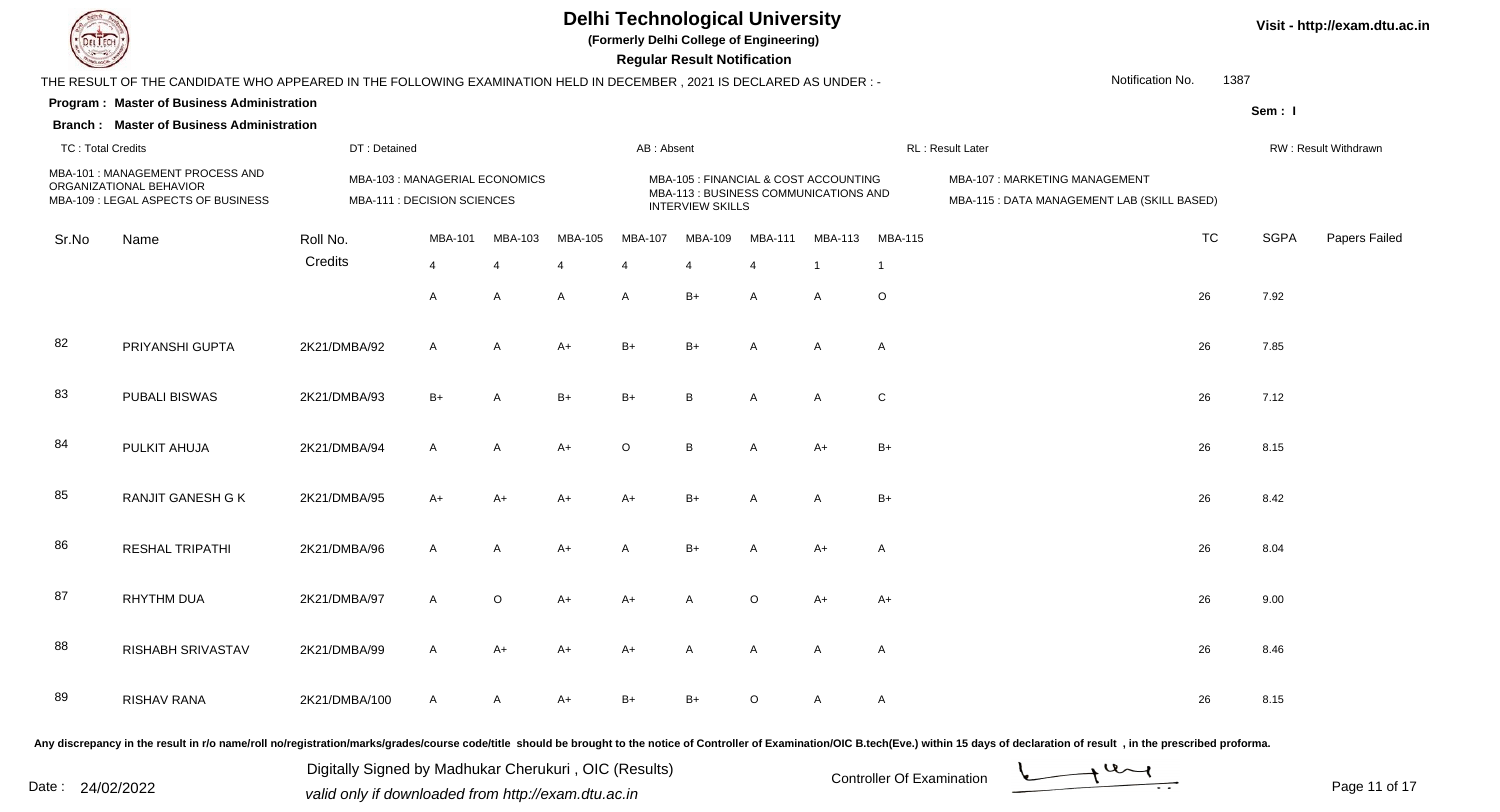

**(Formerly Delhi College of Engineering)**

 **Regular Result Notification**

| $\overline{\phantom{0}}$ |                                                                                                                     |               |                                                               |                |                |              | <b>Regular Result Rothrodtron</b>                                                                         |                |                |                |                                                                              |           |             |                      |
|--------------------------|---------------------------------------------------------------------------------------------------------------------|---------------|---------------------------------------------------------------|----------------|----------------|--------------|-----------------------------------------------------------------------------------------------------------|----------------|----------------|----------------|------------------------------------------------------------------------------|-----------|-------------|----------------------|
|                          | THE RESULT OF THE CANDIDATE WHO APPEARED IN THE FOLLOWING EXAMINATION HELD IN DECEMBER, 2021 IS DECLARED AS UNDER:- |               |                                                               |                |                |              |                                                                                                           |                |                |                | Notification No.                                                             | 1387      |             |                      |
|                          | Program: Master of Business Administration                                                                          |               |                                                               |                |                |              |                                                                                                           |                |                |                |                                                                              |           | Sem: I      |                      |
|                          | <b>Branch: Master of Business Administration</b>                                                                    |               |                                                               |                |                |              |                                                                                                           |                |                |                |                                                                              |           |             |                      |
| <b>TC: Total Credits</b> |                                                                                                                     | DT: Detained  |                                                               |                |                | AB: Absent   |                                                                                                           |                |                |                | RL: Result Later                                                             |           |             | RW: Result Withdrawn |
|                          | MBA-101 : MANAGEMENT PROCESS AND<br>ORGANIZATIONAL BEHAVIOR<br>MBA-109 : LEGAL ASPECTS OF BUSINESS                  |               | MBA-103 : MANAGERIAL ECONOMICS<br>MBA-111 : DECISION SCIENCES |                |                |              | MBA-105 : FINANCIAL & COST ACCOUNTING<br>MBA-113 : BUSINESS COMMUNICATIONS AND<br><b>INTERVIEW SKILLS</b> |                |                |                | MBA-107: MARKETING MANAGEMENT<br>MBA-115 : DATA MANAGEMENT LAB (SKILL BASED) |           |             |                      |
| Sr.No                    | Name                                                                                                                | Roll No.      | MBA-101                                                       | MBA-103        | MBA-105        | MBA-107      | MBA-109                                                                                                   | MBA-111        | <b>MBA-113</b> | MBA-115        |                                                                              | <b>TC</b> | <b>SGPA</b> | Papers Failed        |
|                          |                                                                                                                     | Credits       | $\overline{4}$                                                | $\overline{4}$ | $\overline{4}$ | 4            | $\overline{4}$                                                                                            | $\overline{4}$ | $\overline{1}$ | $\overline{1}$ |                                                                              |           |             |                      |
|                          |                                                                                                                     |               | A                                                             | $\overline{A}$ | $A+$           | $B+$         | $B+$                                                                                                      | O              | $\mathsf{A}$   | A              |                                                                              | 26        | 8.15        |                      |
| 90                       | RIYA WALI                                                                                                           | 2K21/DMBA/101 | $B+$                                                          | $\mathsf{A}$   | $A+$           | $B+$         | B                                                                                                         | $B+$           | $\mathsf{A}$   | $B+$           |                                                                              | 26        | 7.35        |                      |
| 91                       | <b>ROHAN SHARMA</b>                                                                                                 | 2K21/DMBA/102 | $\mathsf{A}$                                                  | A              | $\mathsf{A}$   | $\mathsf{A}$ | $B+$                                                                                                      | A              | $B+$           | A              |                                                                              | 26        | 7.81        |                      |
| 92                       | RUCHIKA MEHTA                                                                                                       | 2K21/DMBA/104 | A                                                             | $\overline{A}$ | $A+$           | $\circ$      | $\mathsf{A}$                                                                                              | A+             | $A+$           | $\mathsf{A}$   |                                                                              | 26        | 8.65        |                      |
| 93                       | SADBHAV SHARMA                                                                                                      | 2K21/DMBA/105 | $B+$                                                          | $\mathsf{A}$   | $A+$           | $\mathsf{A}$ | $B+$                                                                                                      | $\mathsf{A}$   | $\mathsf{A}$   | A              |                                                                              | 26        | 7.85        |                      |
| 94                       | <b>SAGAR KATARIA</b>                                                                                                | 2K21/DMBA/107 | $\mathsf{A}$                                                  | $A+$           | $\mathsf O$    | $B+$         | $\mathsf{A}$                                                                                              | $\mathsf{A}$   | B              | B              |                                                                              | 26        | 8.15        |                      |
| 95                       | <b>SAJAL BUDHIRAJA</b>                                                                                              | 2K21/DMBA/108 | $\mathsf{A}$                                                  | $A+$           | $\mathsf O$    | $A+$         | $A+$                                                                                                      | $\mathsf{A}$   | A              | A              |                                                                              | 26        | 8.77        |                      |
| 96                       | SAKSHI RATHEE                                                                                                       | 2K21/DMBA/109 | $A+$                                                          | $\circ$        | $A+$           | $A+$         | $\mathsf{A}$                                                                                              | $\mathsf{A}$   | $\mathsf{A}$   | $\mathsf{A}$   |                                                                              | 26        | 8.77        |                      |
| 97                       | <b>SAMAN RIZVI</b>                                                                                                  | 2K21/DMBA/110 | $\circ$                                                       | $\circ$        | $A+$           | A+           | A                                                                                                         | $\circ$        | A              | B+             |                                                                              | 26        | 9.19        |                      |
|                          |                                                                                                                     |               |                                                               |                |                |              |                                                                                                           |                |                |                |                                                                              |           |             |                      |

Any discrepancy in the result in r/o name/roll no/registration/marks/grades/course code/title should be brought to the notice of Controller of Examination/OIC B.tech(Eve.) within 15 days of declaration of result, in the pr

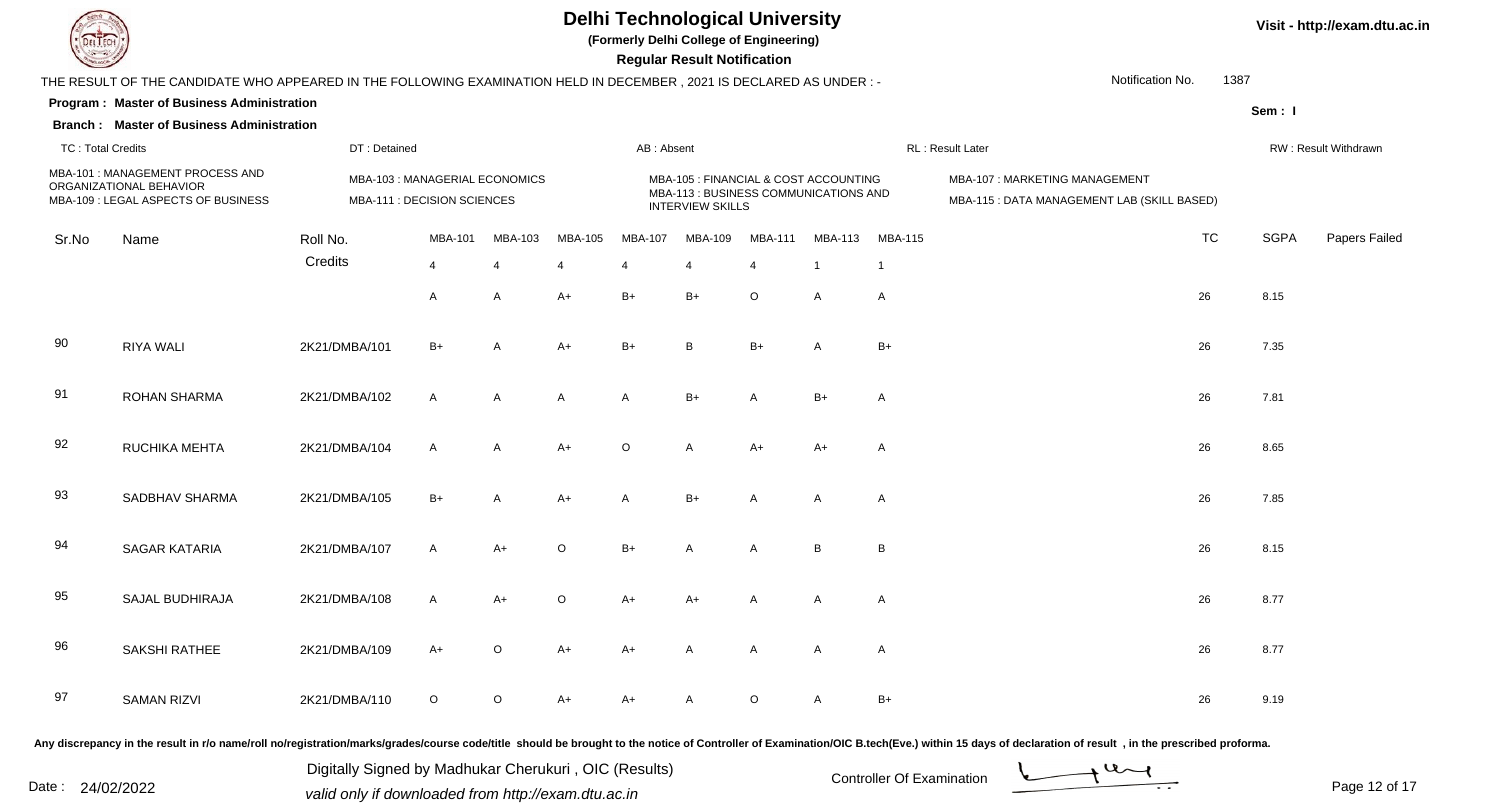

**(Formerly Delhi College of Engineering)**

 **Regular Result Notification**

| $\overline{\phantom{0}}$ |                                                                                                                      |                                                               |                |                |                       |                | <b>Regular Result Rothloution</b>                                                                         |                       |                |                |                                                                              |           |                      |               |
|--------------------------|----------------------------------------------------------------------------------------------------------------------|---------------------------------------------------------------|----------------|----------------|-----------------------|----------------|-----------------------------------------------------------------------------------------------------------|-----------------------|----------------|----------------|------------------------------------------------------------------------------|-----------|----------------------|---------------|
|                          | THE RESULT OF THE CANDIDATE WHO APPEARED IN THE FOLLOWING EXAMINATION HELD IN DECEMBER, 2021 IS DECLARED AS UNDER :- |                                                               |                |                |                       |                |                                                                                                           |                       |                |                | Notification No.                                                             | 1387      |                      |               |
|                          | Program: Master of Business Administration                                                                           |                                                               |                |                |                       |                |                                                                                                           |                       |                |                |                                                                              |           | Sem: I               |               |
|                          | <b>Branch: Master of Business Administration</b>                                                                     |                                                               |                |                |                       |                |                                                                                                           |                       |                |                |                                                                              |           |                      |               |
| <b>TC: Total Credits</b> |                                                                                                                      | DT: Detained                                                  |                |                |                       | AB: Absent     |                                                                                                           |                       |                |                | RL: Result Later                                                             |           | RW: Result Withdrawn |               |
|                          | MBA-101 : MANAGEMENT PROCESS AND<br>ORGANIZATIONAL BEHAVIOR<br>MBA-109 : LEGAL ASPECTS OF BUSINESS                   | MBA-103 : MANAGERIAL ECONOMICS<br>MBA-111 : DECISION SCIENCES |                |                |                       |                | MBA-105 : FINANCIAL & COST ACCOUNTING<br>MBA-113 : BUSINESS COMMUNICATIONS AND<br><b>INTERVIEW SKILLS</b> |                       |                |                | MBA-107: MARKETING MANAGEMENT<br>MBA-115 : DATA MANAGEMENT LAB (SKILL BASED) |           |                      |               |
| Sr.No                    | Name                                                                                                                 | Roll No.                                                      | MBA-101        | MBA-103        | MBA-105               | <b>MBA-107</b> | MBA-109                                                                                                   | <b>MBA-111</b>        | MBA-113        | <b>MBA-115</b> |                                                                              | <b>TC</b> | <b>SGPA</b>          | Papers Failed |
|                          |                                                                                                                      | Credits                                                       | $\overline{4}$ | $\overline{4}$ | $\boldsymbol{\Delta}$ |                | $\overline{4}$                                                                                            | $\boldsymbol{\Delta}$ | $\overline{1}$ | $\mathbf{1}$   |                                                                              |           |                      |               |
|                          |                                                                                                                      |                                                               | $\circ$        | $\circ$        | $A+$                  | A+             | A                                                                                                         | $\circ$               | A              | $B+$           |                                                                              | 26        | 9.19                 |               |
| 98                       | SARTHAK SRIVASTAVA                                                                                                   | 2K21/DMBA/111                                                 | $\mathsf{A}$   | A+             | $A+$                  | $\circ$        | A                                                                                                         | A                     | Α              | $B+$           |                                                                              | 26        | 8.58                 |               |
| 99                       | <b>SATYAM VERMA</b>                                                                                                  | 2K21/DMBA/112                                                 | $\mathsf{A}$   | A              | $A+$                  | A              | $B+$                                                                                                      | $A+$                  | Α              | $A+$           |                                                                              | 26        | 8.19                 |               |
| 100                      | SHASHVAT SHORI                                                                                                       | 2K21/DMBA/113                                                 | $A+$           | A              | $\mathsf{A}$          | $A+$           | $B+$                                                                                                      | $A+$                  | $A+$           | $B+$           |                                                                              | 26        | 8.31                 |               |
| 101                      | SHIKHA JOSHI                                                                                                         | 2K21/DMBA/114                                                 | $A+$           | A+             | A                     | A              | A                                                                                                         | $A+$                  | $A+$           | A              |                                                                              | 26        | 8.50                 |               |
| 102                      | <b>SHIVAM RAI</b>                                                                                                    | 2K21/DMBA/115                                                 | $\mathsf{A}$   | A              | $\mathsf{A}$          | $A+$           | A                                                                                                         | $\circ$               | A              | O              |                                                                              | 26        | 8.54                 |               |
| 103                      | SHIVANGI GUPTA                                                                                                       | 2K21/DMBA/116                                                 | $\mathsf{A}$   | $\mathsf{A}$   | $A+$                  | $A+$           | $B+$                                                                                                      | $A+$                  | $A+$           | $A+$           |                                                                              | 26        | 8.38                 |               |
| 104                      | SHIVANGI MITTAL                                                                                                      | 2K21/DMBA/117                                                 | $\mathsf{A}$   | A              | $\mathsf{A}$          | $B+$           | $B+$                                                                                                      | A                     | $A+$           | A+             |                                                                              | 26        | 7.77                 |               |
| 105                      | SHRISHTI BATRA                                                                                                       | 2K21/DMBA/118                                                 | A+             | A              | A+                    | A              | A                                                                                                         | A+                    | A+             | A+             |                                                                              | 26        | 8.54                 |               |
|                          |                                                                                                                      |                                                               |                |                |                       |                |                                                                                                           |                       |                |                |                                                                              |           |                      |               |

Any discrepancy in the result in r/o name/roll no/registration/marks/grades/course code/title should be brought to the notice of Controller of Examination/OIC B.tech(Eve.) within 15 days of declaration of result, in the pr

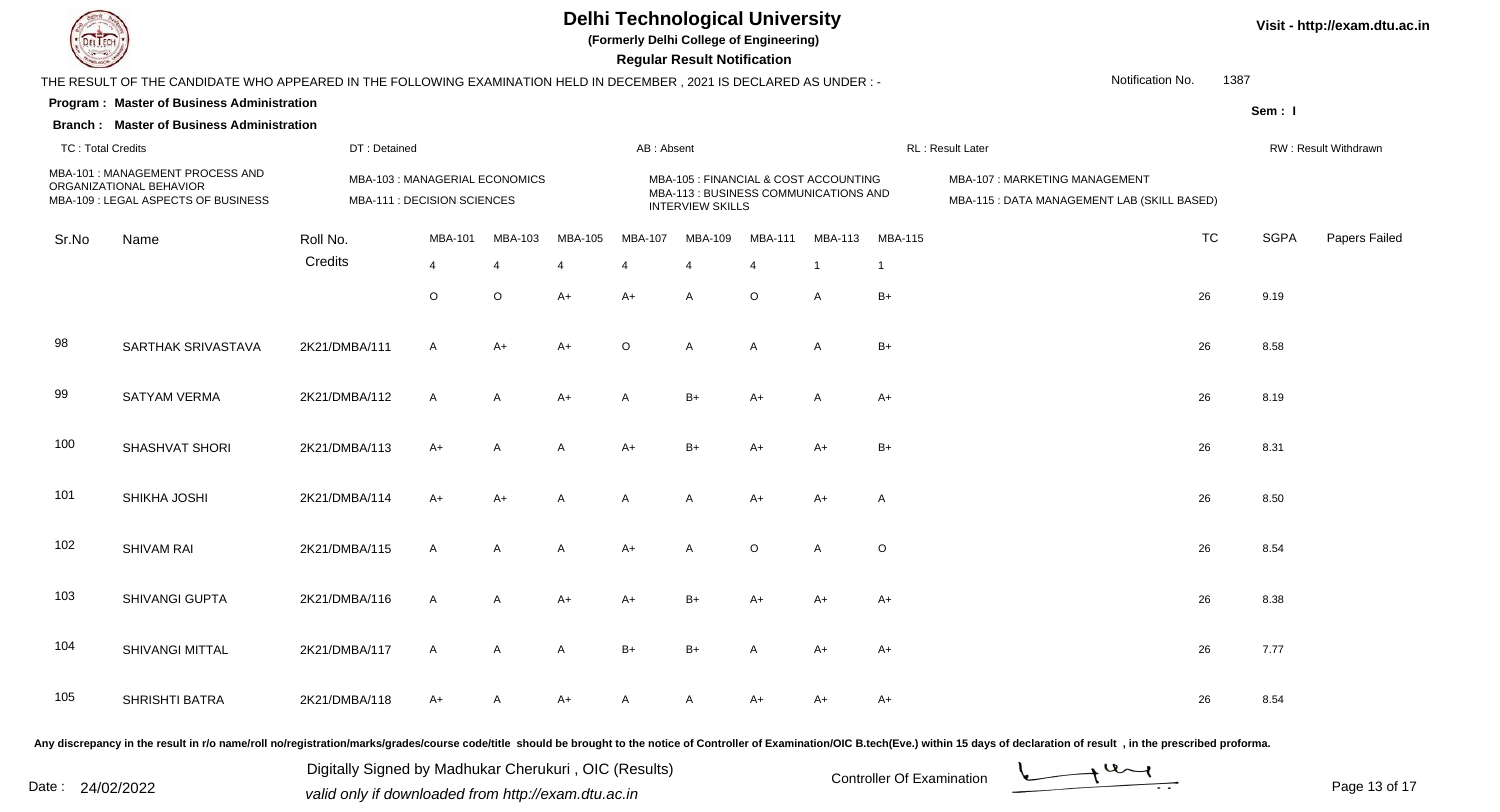

**(Formerly Delhi College of Engineering)**

 **Regular Result Notification**

| $\overline{\phantom{0}}$ |                                                                                                                      |                                                               |                |              |                                                                                                           |            | <b>Regular Result Rothloution</b> |                |                                                                              |             |                  |           |                      |               |  |
|--------------------------|----------------------------------------------------------------------------------------------------------------------|---------------------------------------------------------------|----------------|--------------|-----------------------------------------------------------------------------------------------------------|------------|-----------------------------------|----------------|------------------------------------------------------------------------------|-------------|------------------|-----------|----------------------|---------------|--|
|                          | THE RESULT OF THE CANDIDATE WHO APPEARED IN THE FOLLOWING EXAMINATION HELD IN DECEMBER, 2021 IS DECLARED AS UNDER :- |                                                               |                |              |                                                                                                           |            |                                   |                |                                                                              |             | Notification No. | 1387      |                      |               |  |
|                          | Program: Master of Business Administration                                                                           |                                                               |                |              |                                                                                                           |            |                                   |                |                                                                              |             |                  |           | Sem: I               |               |  |
|                          | <b>Branch: Master of Business Administration</b>                                                                     |                                                               |                |              |                                                                                                           |            |                                   |                |                                                                              |             |                  |           |                      |               |  |
| <b>TC: Total Credits</b> |                                                                                                                      | DT: Detained                                                  |                |              |                                                                                                           | AB: Absent |                                   |                |                                                                              |             | RL: Result Later |           | RW: Result Withdrawn |               |  |
|                          | MBA-101 : MANAGEMENT PROCESS AND<br>ORGANIZATIONAL BEHAVIOR<br>MBA-109 : LEGAL ASPECTS OF BUSINESS                   | MBA-103 : MANAGERIAL ECONOMICS<br>MBA-111 : DECISION SCIENCES |                |              | MBA-105 : FINANCIAL & COST ACCOUNTING<br>MBA-113 : BUSINESS COMMUNICATIONS AND<br><b>INTERVIEW SKILLS</b> |            |                                   |                | MBA-107: MARKETING MANAGEMENT<br>MBA-115 : DATA MANAGEMENT LAB (SKILL BASED) |             |                  |           |                      |               |  |
| Sr.No                    | Name                                                                                                                 | Roll No.                                                      | MBA-101        | MBA-103      | MBA-105                                                                                                   | MBA-107    | MBA-109                           | MBA-111        | MBA-113                                                                      | MBA-115     |                  | <b>TC</b> | <b>SGPA</b>          | Papers Failed |  |
|                          |                                                                                                                      | Credits                                                       | $\overline{4}$ | Δ            | 4                                                                                                         | 4          | $\overline{4}$                    | $\overline{4}$ | $\mathbf{1}$                                                                 | -1          |                  |           |                      |               |  |
|                          |                                                                                                                      |                                                               | $A+$           | A            | $A+$                                                                                                      | A          | A                                 | A+             | A+                                                                           | $A+$        |                  | 26        | 8.54                 |               |  |
| 106                      | SHRUTI RAJ                                                                                                           | 2K21/DMBA/119                                                 | $A+$           | $\mathsf{A}$ | $A+$                                                                                                      | A          | $B+$                              | $\circ$        | $A+$                                                                         | $B+$        |                  | 26        | 8.46                 |               |  |
| 107                      | SHUBHAM GARG                                                                                                         | 2K21/DMBA/120                                                 | $\mathsf{A}$   | $A+$         | A+                                                                                                        | $A+$       | A                                 | A              | A                                                                            | $\circ$     |                  | 26        | 8.54                 |               |  |
| 108                      | SHUBHAM GUPTA                                                                                                        | 2K21/DMBA/121                                                 | $\mathsf{A}$   | $\circ$      | $A+$                                                                                                      | $A+$       | $B+$                              | $A+$           | A                                                                            | $\circ$     |                  | 26        | 8.69                 |               |  |
| 109                      | SHUBHAM KANOJIA                                                                                                      | 2K21/DMBA/122                                                 | $\mathsf{A}$   | A            | $A+$                                                                                                      | $A+$       | $B+$                              | А              | A                                                                            | $\circ$     |                  | 26        | 8.23                 |               |  |
| 110                      | SHUBHANGI SHARMA                                                                                                     | 2K21/DMBA/123                                                 | $\mathsf{A}$   | $A+$         | A                                                                                                         | $\circ$    | $B+$                              | $A+$           | Α                                                                            | $A+$        |                  | 26        | 8.50                 |               |  |
| 111                      | SIDDHARTH RAI                                                                                                        | 2K21/DMBA/124                                                 | $\mathsf{A}$   | $A+$         | $\mathsf O$                                                                                               | $A+$       | A                                 | $A+$           | $A+$                                                                         | $\mathsf O$ |                  | 26        | 8.88                 |               |  |
| 112                      | SIMRAN AGARWAL                                                                                                       | 2K21/DMBA/125                                                 | $\mathsf{A}$   | A            | A                                                                                                         | $A+$       | В                                 | A              | A                                                                            | $A+$        |                  | 26        | 7.88                 |               |  |
| 113                      | SOMIYA KAUSHAL                                                                                                       | 2K21/DMBA/126                                                 | $A+$           | A            | A                                                                                                         | B+         | $B+$                              | A              | A                                                                            | A+          |                  | 26        | 7.88                 |               |  |

Any discrepancy in the result in r/o name/roll no/registration/marks/grades/course code/title should be brought to the notice of Controller of Examination/OIC B.tech(Eve.) within 15 days of declaration of result, in the pr

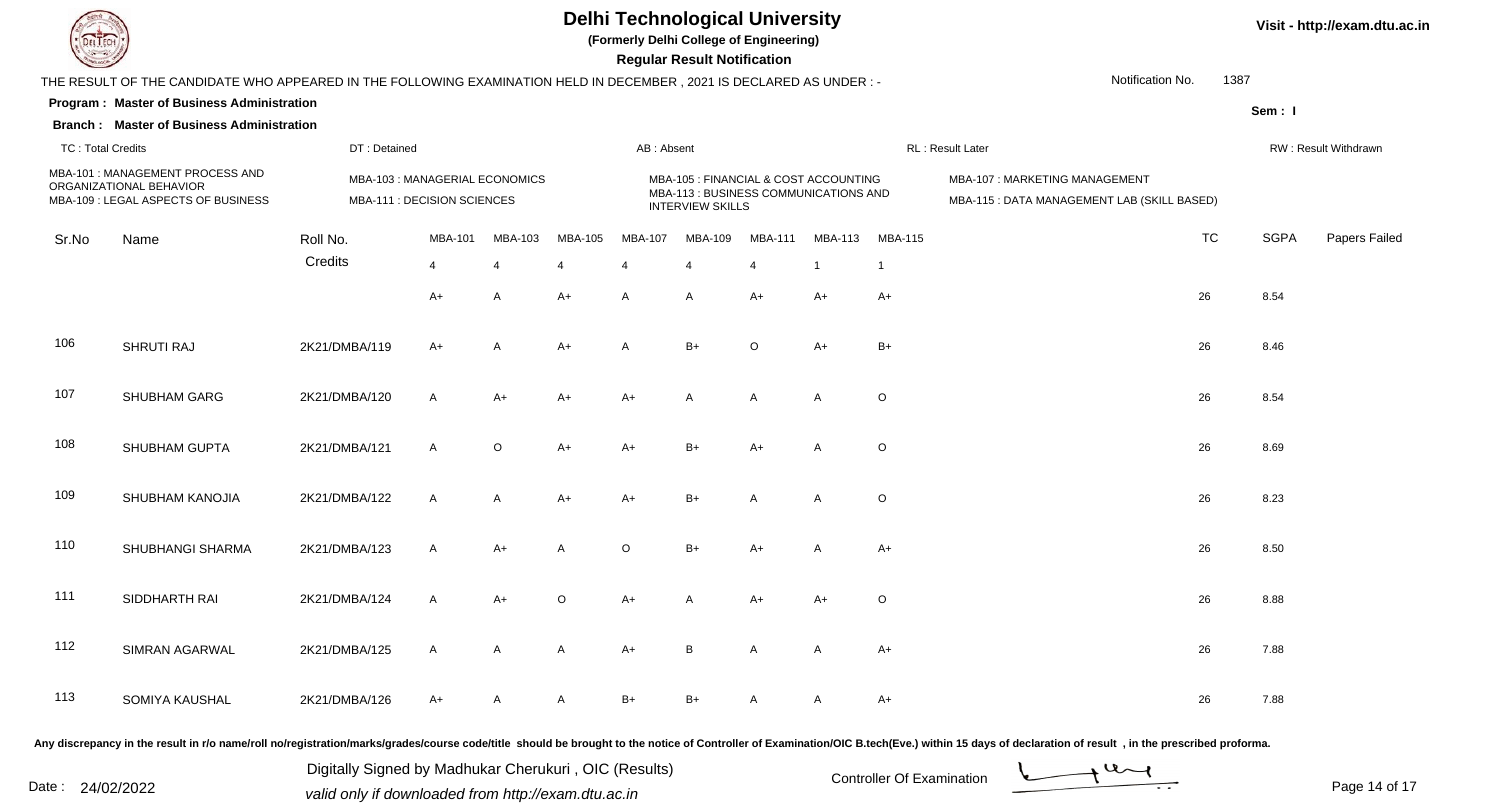

**(Formerly Delhi College of Engineering)**

 **Regular Result Notification**

| $\sim$                   |                                                                                                                      |               |                                                               |                |                |                | n <del>e</del> guiai n <del>e</del> suit notification                                                     |                |                |                |                                                                              |           |             |                      |  |
|--------------------------|----------------------------------------------------------------------------------------------------------------------|---------------|---------------------------------------------------------------|----------------|----------------|----------------|-----------------------------------------------------------------------------------------------------------|----------------|----------------|----------------|------------------------------------------------------------------------------|-----------|-------------|----------------------|--|
|                          | THE RESULT OF THE CANDIDATE WHO APPEARED IN THE FOLLOWING EXAMINATION HELD IN DECEMBER, 2021 IS DECLARED AS UNDER :- |               |                                                               |                |                |                |                                                                                                           |                |                |                | Notification No.                                                             | 1387      |             |                      |  |
|                          | Program: Master of Business Administration                                                                           |               |                                                               |                |                |                |                                                                                                           |                |                |                |                                                                              |           | Sem: I      |                      |  |
|                          | <b>Branch: Master of Business Administration</b>                                                                     |               |                                                               |                |                |                |                                                                                                           |                |                |                |                                                                              |           |             |                      |  |
| <b>TC: Total Credits</b> |                                                                                                                      | DT: Detained  |                                                               |                |                | AB: Absent     |                                                                                                           |                |                |                | RL: Result Later                                                             |           |             | RW: Result Withdrawn |  |
|                          | MBA-101 : MANAGEMENT PROCESS AND<br>ORGANIZATIONAL BEHAVIOR<br>MBA-109 : LEGAL ASPECTS OF BUSINESS                   |               | MBA-103 : MANAGERIAL ECONOMICS<br>MBA-111 : DECISION SCIENCES |                |                |                | MBA-105 : FINANCIAL & COST ACCOUNTING<br>MBA-113 : BUSINESS COMMUNICATIONS AND<br><b>INTERVIEW SKILLS</b> |                |                |                | MBA-107: MARKETING MANAGEMENT<br>MBA-115 : DATA MANAGEMENT LAB (SKILL BASED) |           |             |                      |  |
| Sr.No                    | Name                                                                                                                 | Roll No.      | MBA-101                                                       | <b>MBA-103</b> | MBA-105        | MBA-107        | <b>MBA-109</b>                                                                                            | <b>MBA-111</b> | <b>MBA-113</b> | <b>MBA-115</b> |                                                                              | <b>TC</b> | <b>SGPA</b> | Papers Failed        |  |
|                          |                                                                                                                      | Credits       | $\overline{4}$                                                | $\overline{4}$ | 4              | $\overline{4}$ | $\overline{4}$                                                                                            | $\overline{4}$ | $\overline{1}$ | $\overline{1}$ |                                                                              |           |             |                      |  |
|                          |                                                                                                                      |               | $A+$                                                          | $\mathsf{A}$   | $\mathsf{A}$   | $B+$           | $B+$                                                                                                      | A              | A              | $A+$           |                                                                              | 26        | 7.88        |                      |  |
| 114                      | SONALI                                                                                                               | 2K21/DMBA/127 | $A+$                                                          | $\mathsf{A}$   | $A+$           | $A+$           | $\mathsf{A}$                                                                                              | $A+$           | $A+$           | O              |                                                                              | 26        | 8.73        |                      |  |
| 115                      | <b>SONI RANI</b>                                                                                                     | 2K21/DMBA/128 | $\mathsf{A}$                                                  | A              | $A+$           | $\mathsf{A}$   | $B+$                                                                                                      | A              | A              | A              |                                                                              | 26        | 8.00        |                      |  |
| 116                      | SOURISH SOOD                                                                                                         | 2K21/DMBA/129 | $\mathsf{A}$                                                  | $\mathsf{A}$   | $\overline{A}$ | $\circ$        | $\mathsf{A}$                                                                                              | $A+$           | A              | A              |                                                                              | 26        | 8.46        |                      |  |
| 117                      | <b>SRISHTI ARORA</b>                                                                                                 | 2K21/DMBA/130 | A                                                             | $\circ$        | $A+$           | $A+$           | A+                                                                                                        | $\circ$        | $A+$           | A+             |                                                                              | 26        | 9.15        |                      |  |
| 118                      | <b>SUNJIT</b>                                                                                                        | 2K21/DMBA/131 | A                                                             | Α              | $A+$           | A              | $B+$                                                                                                      | A+             | $A+$           | A              |                                                                              | 26        | 8.19        |                      |  |
| 119                      | <b>SUSHMITA</b>                                                                                                      | 2K21/DMBA/132 | A                                                             | A+             | $A+$           | $B+$           | $B+$                                                                                                      | A              | A              | $B+$           |                                                                              | 26        | 7.96        |                      |  |
| 120                      | <b>TANVI GUPTA</b>                                                                                                   | 2K21/DMBA/133 | $\mathsf{A}$                                                  | A+             | $\mathsf{A}$   | $\mathsf{A}$   | $B+$                                                                                                      | A              | A              | A              |                                                                              | 26        | 8.00        |                      |  |
| 121                      | <b>TRIPTI KUMARI</b>                                                                                                 | 2K21/DMBA/135 | $\mathsf{A}$                                                  | A              | $\mathsf{A}$   | A              | $B+$                                                                                                      | A+             | A              | A              |                                                                              | 26        | 8.00        |                      |  |
|                          |                                                                                                                      |               |                                                               |                |                |                |                                                                                                           |                |                |                |                                                                              |           |             |                      |  |

Any discrepancy in the result in r/o name/roll no/registration/marks/grades/course code/title should be brought to the notice of Controller of Examination/OIC B.tech(Eve.) within 15 days of declaration of result, in the pr

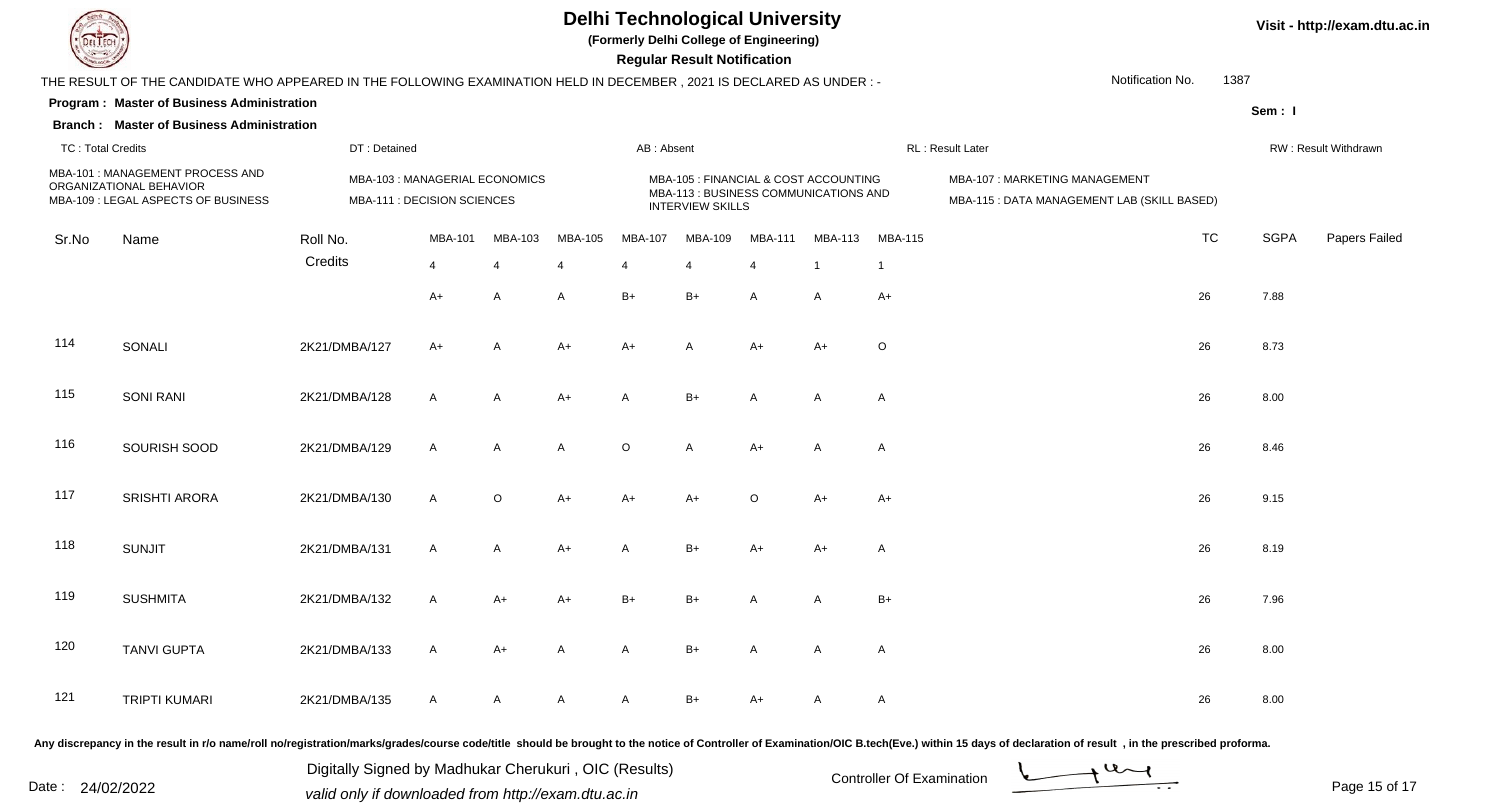

**(Formerly Delhi College of Engineering)**

 **Regular Result Notification**

| $\sim$                                                                                             |                                                                                                                      |               |                                                              |                |             |                | Regular Result Notification                                                                               |                |                |                |                                                                              |      |             |                      |
|----------------------------------------------------------------------------------------------------|----------------------------------------------------------------------------------------------------------------------|---------------|--------------------------------------------------------------|----------------|-------------|----------------|-----------------------------------------------------------------------------------------------------------|----------------|----------------|----------------|------------------------------------------------------------------------------|------|-------------|----------------------|
|                                                                                                    | THE RESULT OF THE CANDIDATE WHO APPEARED IN THE FOLLOWING EXAMINATION HELD IN DECEMBER, 2021 IS DECLARED AS UNDER :- |               |                                                              |                |             |                |                                                                                                           |                |                |                | Notification No.                                                             | 1387 |             |                      |
|                                                                                                    | Program: Master of Business Administration                                                                           |               |                                                              |                |             |                |                                                                                                           |                |                |                |                                                                              |      | Sem: I      |                      |
|                                                                                                    | <b>Branch: Master of Business Administration</b>                                                                     |               |                                                              |                |             |                |                                                                                                           |                |                |                |                                                                              |      |             |                      |
| <b>TC: Total Credits</b>                                                                           |                                                                                                                      | DT: Detained  |                                                              |                |             | AB: Absent     |                                                                                                           |                |                |                | RL: Result Later                                                             |      |             | RW: Result Withdrawn |
| MBA-101 : MANAGEMENT PROCESS AND<br>ORGANIZATIONAL BEHAVIOR<br>MBA-109 : LEGAL ASPECTS OF BUSINESS |                                                                                                                      |               | MBA-103: MANAGERIAL ECONOMICS<br>MBA-111 : DECISION SCIENCES |                |             |                | MBA-105 : FINANCIAL & COST ACCOUNTING<br>MBA-113 : BUSINESS COMMUNICATIONS AND<br><b>INTERVIEW SKILLS</b> |                |                |                | MBA-107: MARKETING MANAGEMENT<br>MBA-115 : DATA MANAGEMENT LAB (SKILL BASED) |      |             |                      |
| Sr.No                                                                                              | Name                                                                                                                 | Roll No.      | <b>MBA-101</b>                                               | <b>MBA-103</b> | MBA-105     | <b>MBA-107</b> | MBA-109                                                                                                   | <b>MBA-111</b> | MBA-113        | <b>MBA-115</b> |                                                                              | TC   | <b>SGPA</b> | Papers Failed        |
|                                                                                                    |                                                                                                                      | Credits       | $\overline{4}$                                               | $\overline{4}$ | 4           | 4              | $\overline{4}$                                                                                            | 4              | $\overline{1}$ | -1             |                                                                              |      |             |                      |
|                                                                                                    |                                                                                                                      |               | A                                                            | A              | A           | A              | $B+$                                                                                                      | $A+$           | A              | A              |                                                                              | 26   | 8.00        |                      |
| 122                                                                                                | <b>VANSHIKA PRUTHI</b>                                                                                               | 2K21/DMBA/136 | $A+$                                                         | $A+$           | $\circ$     | $\overline{A}$ | $\overline{A}$                                                                                            | $\circ$        | $A+$           | A              |                                                                              | 26   | 8.96        |                      |
| 123                                                                                                | VASU AGGARWAL                                                                                                        | 2K21/DMBA/137 | $\mathsf{A}$                                                 | A              | $\mathsf O$ | $\mathsf{A}$   | Α                                                                                                         | A              | $\mathsf{A}$   | $A+$           |                                                                              | 26   | 8.35        |                      |
| 124                                                                                                | <b>VIKAS SAGAR</b>                                                                                                   | 2K21/DMBA/138 | $A+$                                                         | A              | A           | $B+$           | $B+$                                                                                                      | A              | $B+$           | A              |                                                                              | 26   | 7.81        |                      |
| 125                                                                                                | <b>VIPIN YADAV</b>                                                                                                   | 2K21/DMBA/139 | A                                                            | Α              | $A+$        | $\circ$        | $B+$                                                                                                      | $A+$           | $A+$           | A              |                                                                              | 26   | 8.50        |                      |
| 126                                                                                                | <b>VISHAL SHARMA</b>                                                                                                 | 2K21/DMBA/140 | $\mathsf{A}$                                                 | A              | $A+$        | A              | $B+$                                                                                                      | A              | $B+$           | A              |                                                                              | 26   | 7.96        |                      |
| 127                                                                                                | <b>VISHAL SINGH</b>                                                                                                  | 2K21/DMBA/141 | $A+$                                                         | A              | $\circ$     | $B+$           | $B+$                                                                                                      | A              | A              | A              |                                                                              | 26   | 8.15        |                      |
| 128                                                                                                | YASH JAISWAL                                                                                                         | 2K21/DMBA/143 | $\mathsf{A}$                                                 | $B+$           | A           | $B+$           | P                                                                                                         | A              | B              | A              |                                                                              | 26   | 7.00        |                      |
| 129                                                                                                | YASH KUMAR                                                                                                           | 2K21/DMBA/144 | $\mathsf{A}$                                                 | A              | A           | $\mathsf{A}$   | $\mathbf C$                                                                                               | Α              | $\mathsf{A}$   | В              |                                                                              | 26   | 7.46        |                      |
|                                                                                                    |                                                                                                                      |               |                                                              |                |             |                |                                                                                                           |                |                |                |                                                                              |      |             |                      |

Any discrepancy in the result in r/o name/roll no/registration/marks/grades/course code/title should be brought to the notice of Controller of Examination/OIC B.tech(Eve.) within 15 days of declaration of result, in the pr